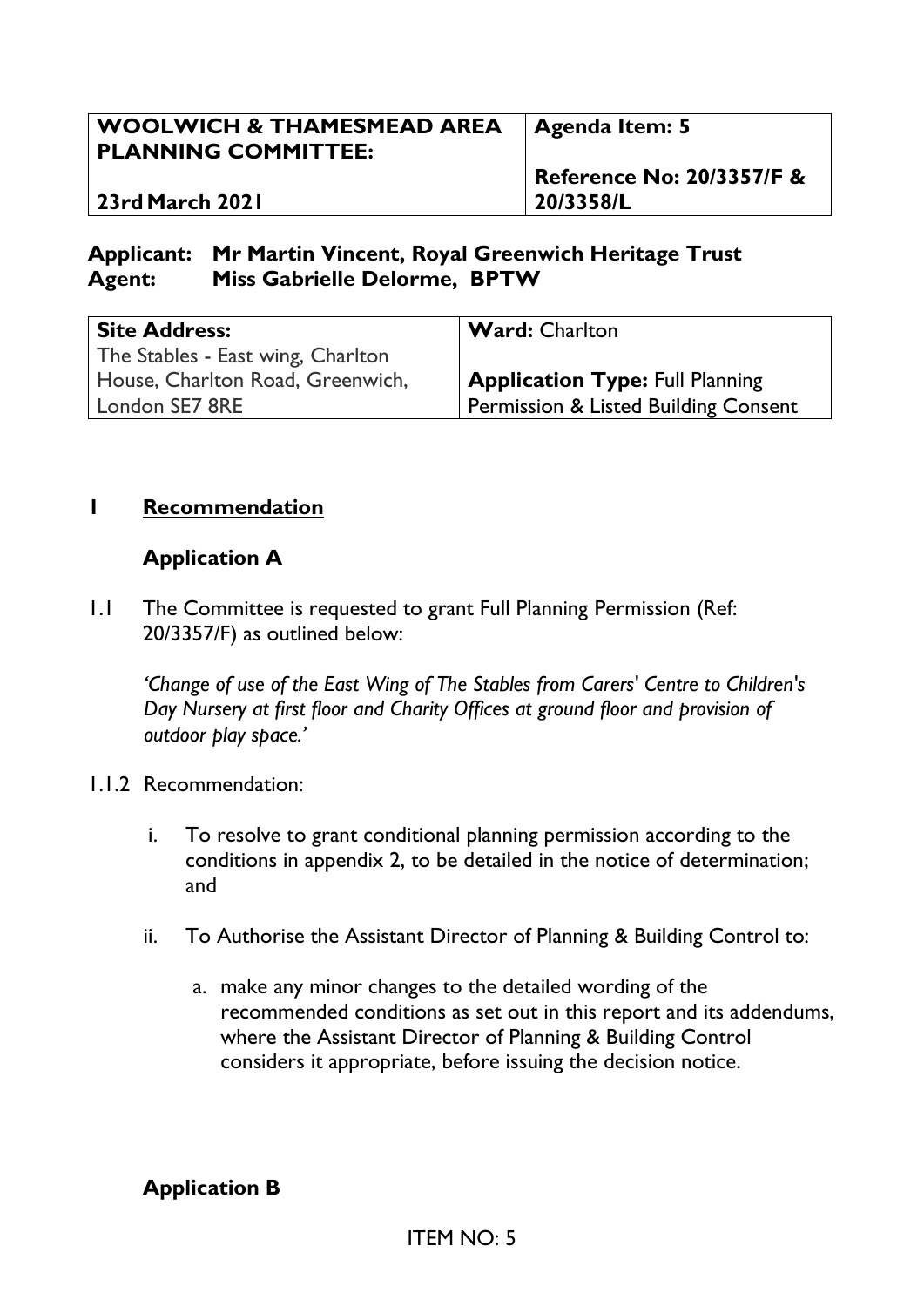1.2 The Committee is requested to grant Listed Building Consent (Ref: 20/3358/L) as outlined below:

*'Change of use of the East Wing of The Stables from Carers' Centre to Children's Day Nursery at first floor and Charity Offices at ground floor and provision of outdoor play space.'*

- 1.2.1 Recommendation:
	- i. To resolve to grant conditional planning permission according to the conditions in appendix 2, to be detailed in the notice of determination; and
	- ii. To Authorise the Assistant Director of Planning & Building Control to:
		- a. make any minor changes to the detailed wording of the recommended conditions as set out in this report and its addendums, where the Assistant Director of Planning & Building Control considers it appropriate, before issuing the decision notice.

#### **2 Summary**

2.1 Detailed below is a summary of the application:

| The Site -                  |                                         |
|-----------------------------|-----------------------------------------|
| Site Area (m <sup>2</sup> ) | 3,058m <sup>2</sup>                     |
| Heritage Assets             | Grade I Listed Building Charlton House; |
|                             | <b>Grade I Listed Building Stables;</b> |
|                             | Charlton Village Conservation Area.     |
| Tree Preservation Order     | None.                                   |
| Flood Risk Zone             | Flood Zone I                            |

| Transportation          |                           |                         |
|-------------------------|---------------------------|-------------------------|
| Car Parking             | No. Existing Off-Street   | 33 in existing car park |
|                         | <b>Car Parking Spaces</b> | in front of Charlton    |
|                         |                           | House                   |
|                         | No. Proposed Off-         | 33                      |
|                         | <b>Street Car Parking</b> |                         |
|                         | <b>Spaces</b>             |                         |
| <b>Public Transport</b> | <b>PTAL Rating</b>        | 4 (Moderate)            |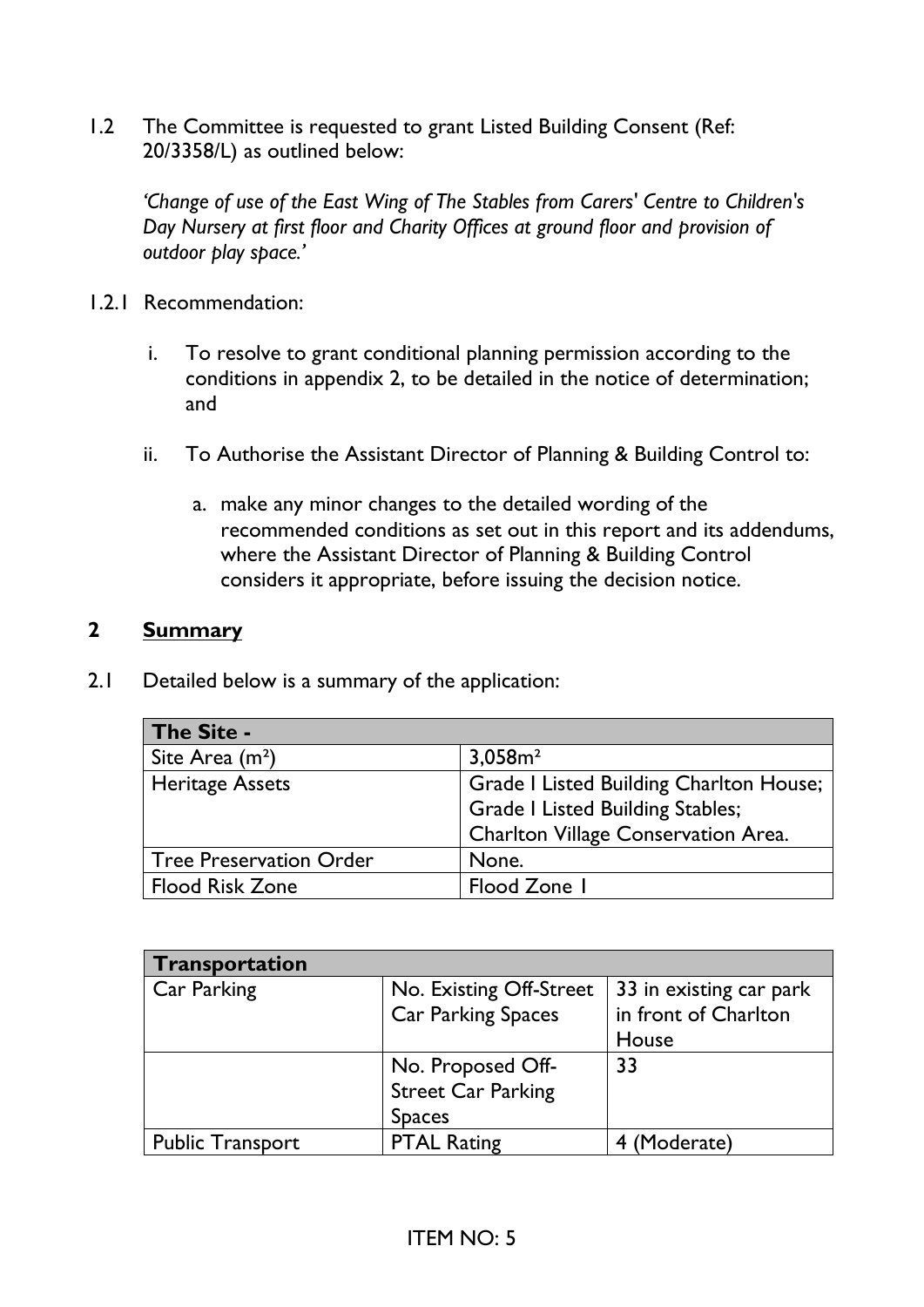# **Application A**

| <b>Public Consultation</b> |  |
|----------------------------|--|
| Number in support          |  |
| Number of objections       |  |

## **Application B**

| <b>Public Consultation</b> |  |
|----------------------------|--|
| Number in support          |  |
| Number of objections       |  |

- 2.2 The applications are being reported to the Woolwich & Thamesmead Area Planning Committee because the number of objections received for Application A (Full Planning Permission) exceeds 8, in accordance with the Council's Statement of Community Involvement.
- 2.3 The report details all relevant national, regional and local policy implications of the scheme, including supplementary planning guidance.
- 2.4 The applications are considered acceptable and a recommended for approval, subject to the recommendations set out in sections 1.1 (Ref: 20/3357/F) and 1.2 (Ref: 20/3358/L) of this report.

#### **3 Site Plan**

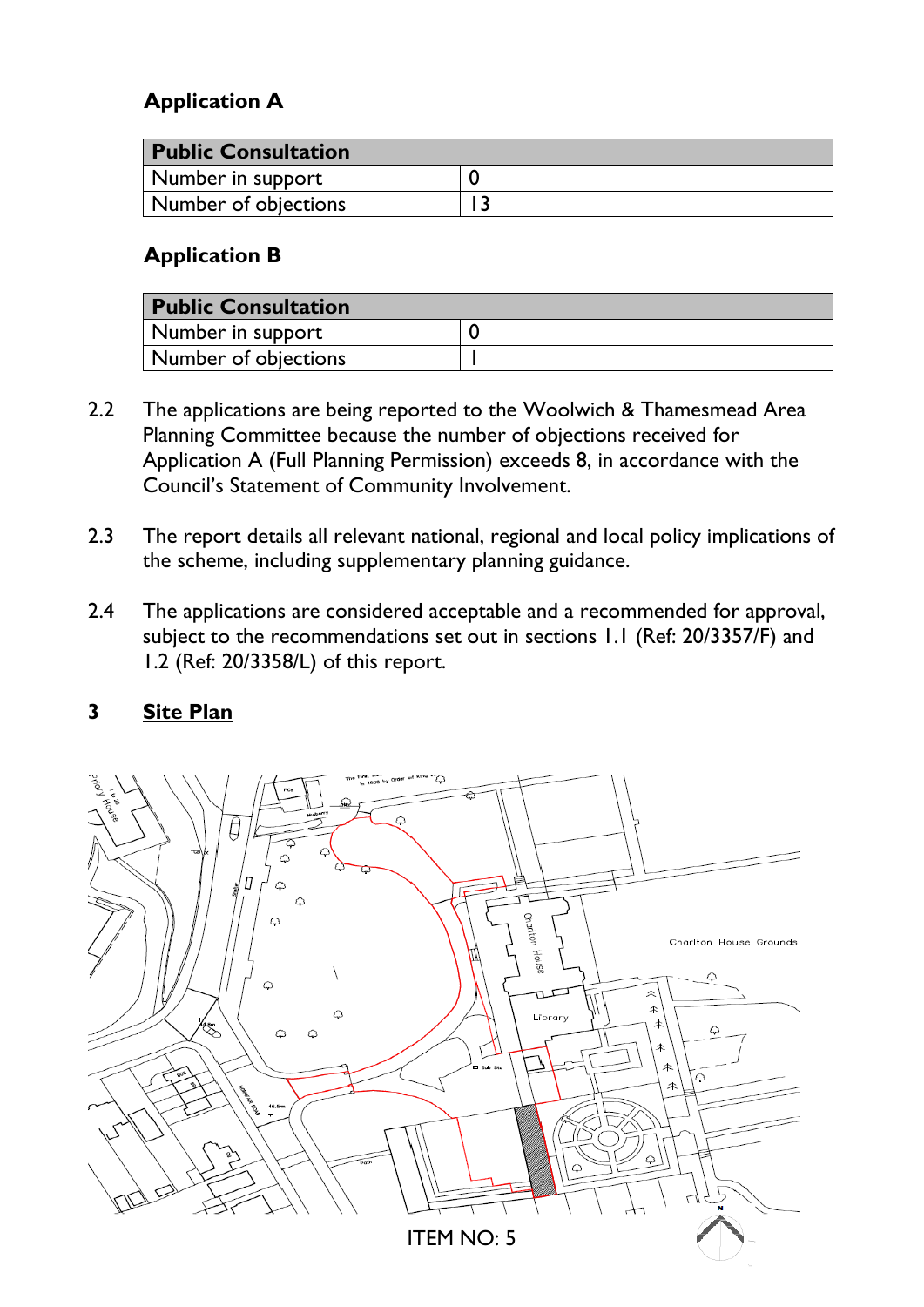### **4 Site and Surroundings (in detail)**

- 4.1 The application site is the east wing of the stables sited to the south of the House. The east and west wings of the stables are 2-storeys in height with a dual pitched roof and are joined by a single store link and enclose a small rectangular shaped area of open space.
- 4.2 Charlton House is occupied by the Royal Greenwich Heritage Trust and its associated operations, and The Stables is occupied by the Greenwich Carers' Centre. The East Wing of The Stables provided spa facilities at the ground floor level and office space for the cares' centre on the first floor, both in association with the Carers' Centre use. However, the ground floor of the East Wing is currently not in use by the Carers' Centre and has been vacant since May 2019.
- 4.3 Both Charlton House and The Stables to the south west of it are Grade I Listed Buildings each with their own listing. The site also lies within the Charlton Village Conservation Area. The Historic England listing description for the Stables is as follows:

*'Stables and carriage house. Circa 1830. Limestone ashlar, Welsh slate hipped roof. L-plan around courtyard. Carriage house has two semi-elliptical arched openings with C20 garage doors, two chamfered square-headed doorways either side and one 12-pane fixed window. Stable block to left has two chamfered doorcases with planked doors, five 12-pane windows with top casements and two circular windows, central planked loft door with gable over. Two- step stone mounting block against front of stable. Interiors not inspected. Good, little altered example of well-designed stable block.'*

- 4.4 The surrounding area is in mixed use consisting of the west stable wing and Charlton House which are in commercial and community use and 2-storey semi-detached houses to the south and east of the site.
- 4.5 Access to the site is via an existing vehicle access from Hornfair Road, which also serves Charlton House.
- 4.6 The site is located within land designated as Metropolitan Open Land (MOL) surrounding Charlton Park.
- 4.7 The site is also located within are Area of Special Character and within the Green Chain Area and is also located adjacent to a Site of Nature Conservation Importance which lies to the north west of the site.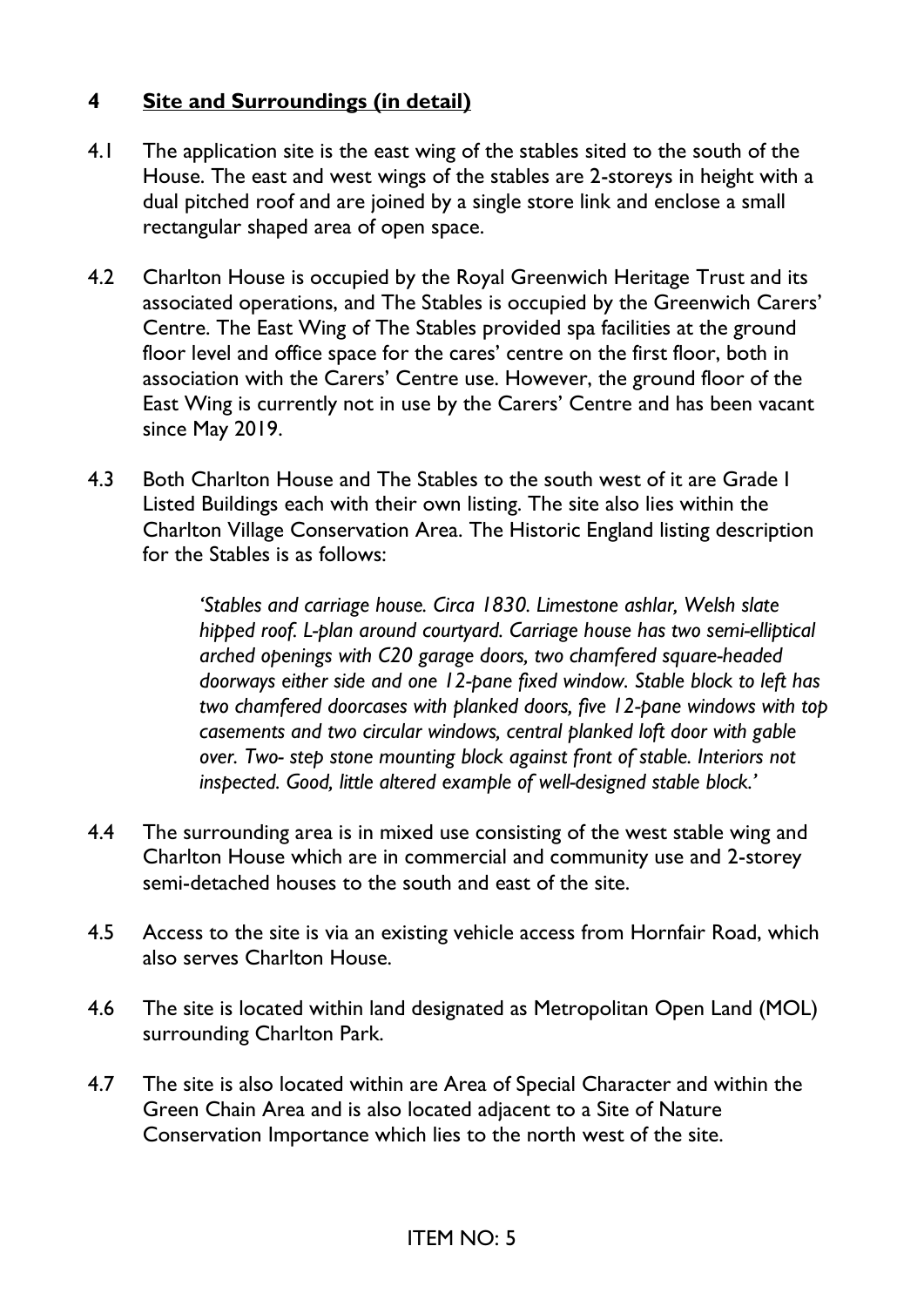### **5 Relevant Planning History**

- 5.1 13/1430/L Charlton House Stables, Charlton Road, Greenwich, London SE7 8RE - Change of use from offices to carers centre and charity offices together with the erection of a single storey extension. **Granted 15/11/2013**
- 5.2 13/1429/F Charlton House Stables, Charlton Road, Greenwich, London SE7 8RE - Change of use from offices to carers centre and charity offices together with the erection of a single storey extension. **Granted 15/11/2013**
- 5.3 15/3377/L Charlton House Stables, Charlton Road, Greenwich, London SE7 8RE - Conservation repairs to the archways. **Granted 05/01/2016**
- 5.4 16/2711/L Charlton House Stables, Charlton Road, Greenwich, London SE7 8RE - Installation of new boiler flues. **Granted 10/01/2017**

## **6 Proposal (in detail)**

- 6.1 Applications A (full planning permission) and B (Listed Building Consent) seek permission for the change of use of the East Wing of The Stables from Carers' Centre to Children's Day Nursery at first floor and Charity Offices at ground floor and provision of outdoor play space.
- 6.2 It is the intention of the Royal Greenwich Heritage Trust to occupy the ground floor of the East Wing as Office space (Use Class E), and to lease the first floor of the East Wing to the Montessori nursery school (Use Class E).
- 6.3 No internal or external alterations to The Stables is proposed. However, a fenced external play area within the open space enclosed by both wings of the stables is proposed adjacent to the east wing for use by the proposed nursery.
- 6.4 The nursery would accommodate approximately 30 to 35 children aged 2 to 5 years old, with around 10 staff on site at any one time, including a Centre Manager and Deputy Manager. The nursery seeks operational for 51 weeks of the year. The opening hours proposed are 07.30 to 18.00, Monday to Friday.

## **7 Consultation**

#### *Application A: 20/3357/F*

7.1 Since being submitted in has been subject to the following public consultations: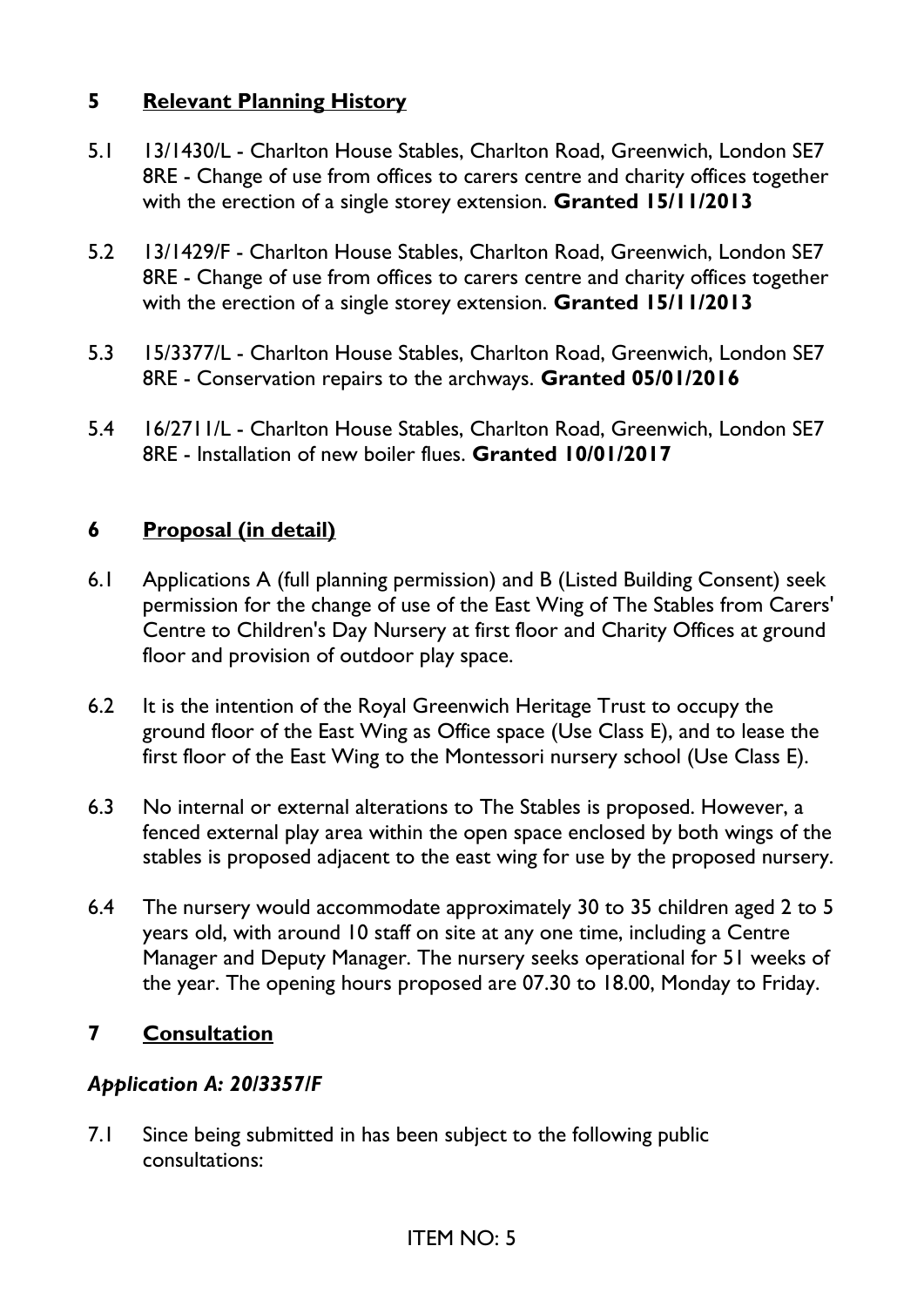- Ward Councillors were consulted on 12<sup>th</sup> November 2020
- Thirty-Three (33) Neighbouring properties were consulted on  $12<sup>th</sup>$ November 2020.
- A site notice was displayed at the site on  $16<sup>th</sup>$  November 2020.

# **Statutory Consultees**

7.2 A summary of the consultation responses received along with the officer comments are set out in table below:

| <b>Details of</b><br>Representation<br>and date<br>received | <b>Summary of</b><br><b>Comments</b> | <b>Officers comments</b>                                                                          |
|-------------------------------------------------------------|--------------------------------------|---------------------------------------------------------------------------------------------------|
| Historic England                                            | No comments to make.                 | Issues relating to Design<br>and Heritage Impact are<br>assessed in Section 11 of<br>this report. |

# **Council Departments**

7.3 A summary of the consultation responses received along with the officer comments are set out in table below:

| <b>Details of</b><br><b>Representation</b><br>and date<br>received | <b>Summary of</b><br><b>Comments</b>                                                                                                   | <b>Officers comments</b>                                                                                                                                                                                |
|--------------------------------------------------------------------|----------------------------------------------------------------------------------------------------------------------------------------|---------------------------------------------------------------------------------------------------------------------------------------------------------------------------------------------------------|
| Policy &<br><b>Environment</b>                                     | No response received.                                                                                                                  | Noted.                                                                                                                                                                                                  |
| <b>Conservation</b><br><b>Officer</b>                              | No objections requested<br>further details of the<br>means of enclosure of the<br>proposed external play<br>area.                      | <b>Issues relating to Design</b><br>and Heritage Impact are<br>assessed in Section 11 of<br>this report.<br>Conditions relating to the<br>proposed playspace have<br>been recommended in<br>Appendix 2. |
| <b>Environmental</b><br><b>Health</b>                              | No objections.<br>The "Nursery Noise"<br>Impact Assessment"<br>report by CASS ALLEN<br>consulting engineers<br>dated 20th October 2020 | Issues relating to noise and<br>air quality are addressed<br>assessed in section 12 of<br>this report.<br>Conditions relating to<br>noise and the management                                            |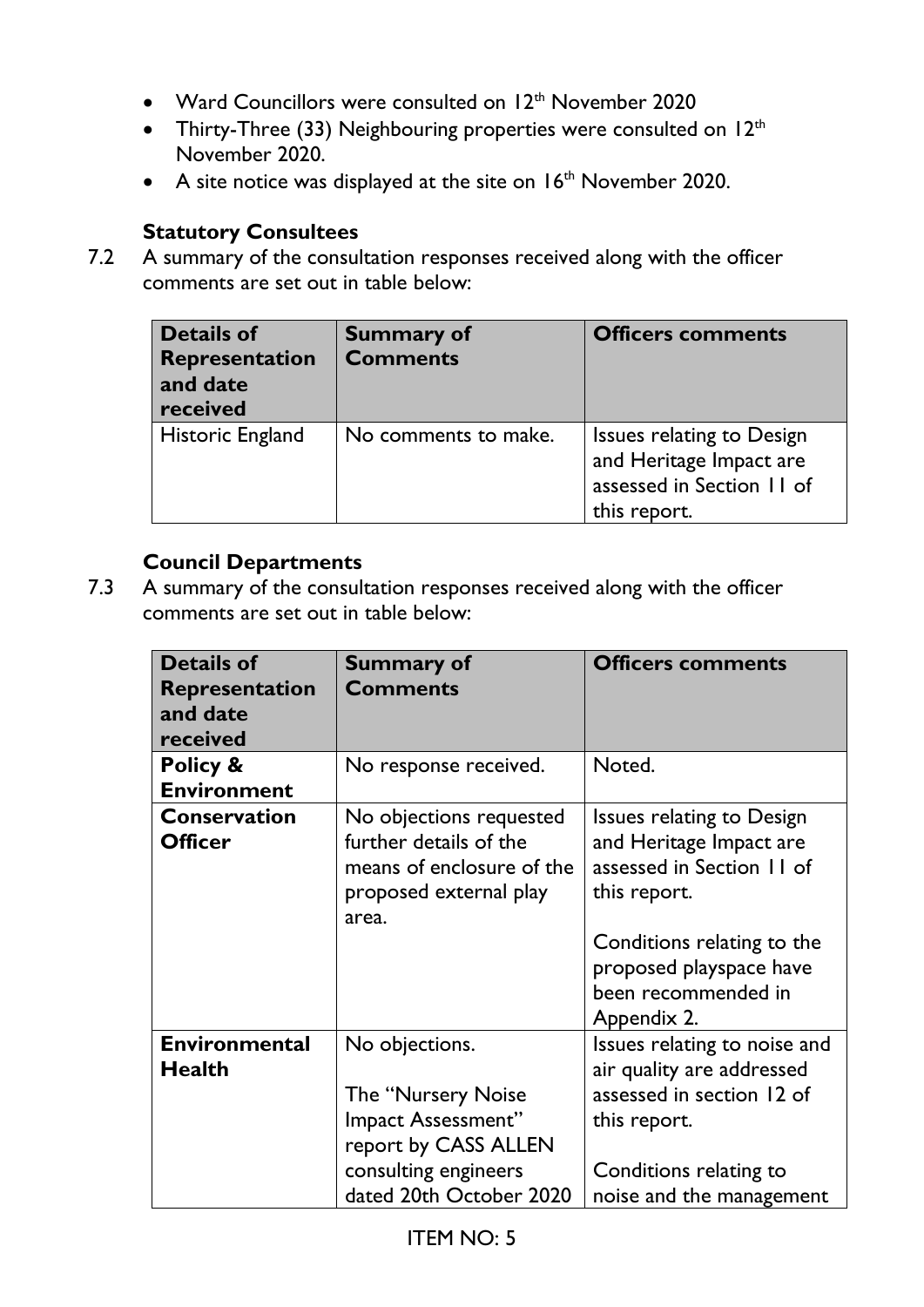|                                                                   | comprehensively<br>demonstrates the site is<br>suitable for nursery<br>operations.<br>Their survey report<br>indicated that noise<br>arising from the<br>operations of the nursery<br>will be of minimal impact<br>to the amenity & nose<br>sensitive locations in the<br>surroundings and that the<br>offices below should be | of the nursery have been<br>recommended in Appendix<br>2.                                                                                                                                                       |
|-------------------------------------------------------------------|--------------------------------------------------------------------------------------------------------------------------------------------------------------------------------------------------------------------------------------------------------------------------------------------------------------------------------|-----------------------------------------------------------------------------------------------------------------------------------------------------------------------------------------------------------------|
|                                                                   | protected from minor<br>and acceptable impact,<br>provided this design<br>specification is correctly<br>adhered to.                                                                                                                                                                                                            |                                                                                                                                                                                                                 |
| <b>Highways</b><br><b>Officer</b>                                 | No highways objection<br>raised.                                                                                                                                                                                                                                                                                               | Issues relating to highways<br>are assessed in Section 13<br>of this report.<br>Conditions relating to a<br>travel plan, cycle parking,<br>and refuse and recycling<br>have been recommended in<br>Appendix 2.  |
| <b>Community</b><br><b>Engagement &amp;</b><br><b>Environment</b> | No response received.                                                                                                                                                                                                                                                                                                          | Noted.                                                                                                                                                                                                          |
| <b>Waste Services</b>                                             | No objection raised to<br>proposed refuse and<br>recycling arrangements.                                                                                                                                                                                                                                                       | Issues relating to refuse and<br>recycling are assessed in<br>Section 13 of this report.<br>Conditions relating to<br>refuse and recycling<br>storage and collection have<br>been recommended in<br>Appendix 2. |
| Parks & Open<br><b>Spaces</b>                                     | No response received.                                                                                                                                                                                                                                                                                                          | Issues relating to<br>Metropolitan Open Lane<br>are assessed in Section 10<br>of this report.                                                                                                                   |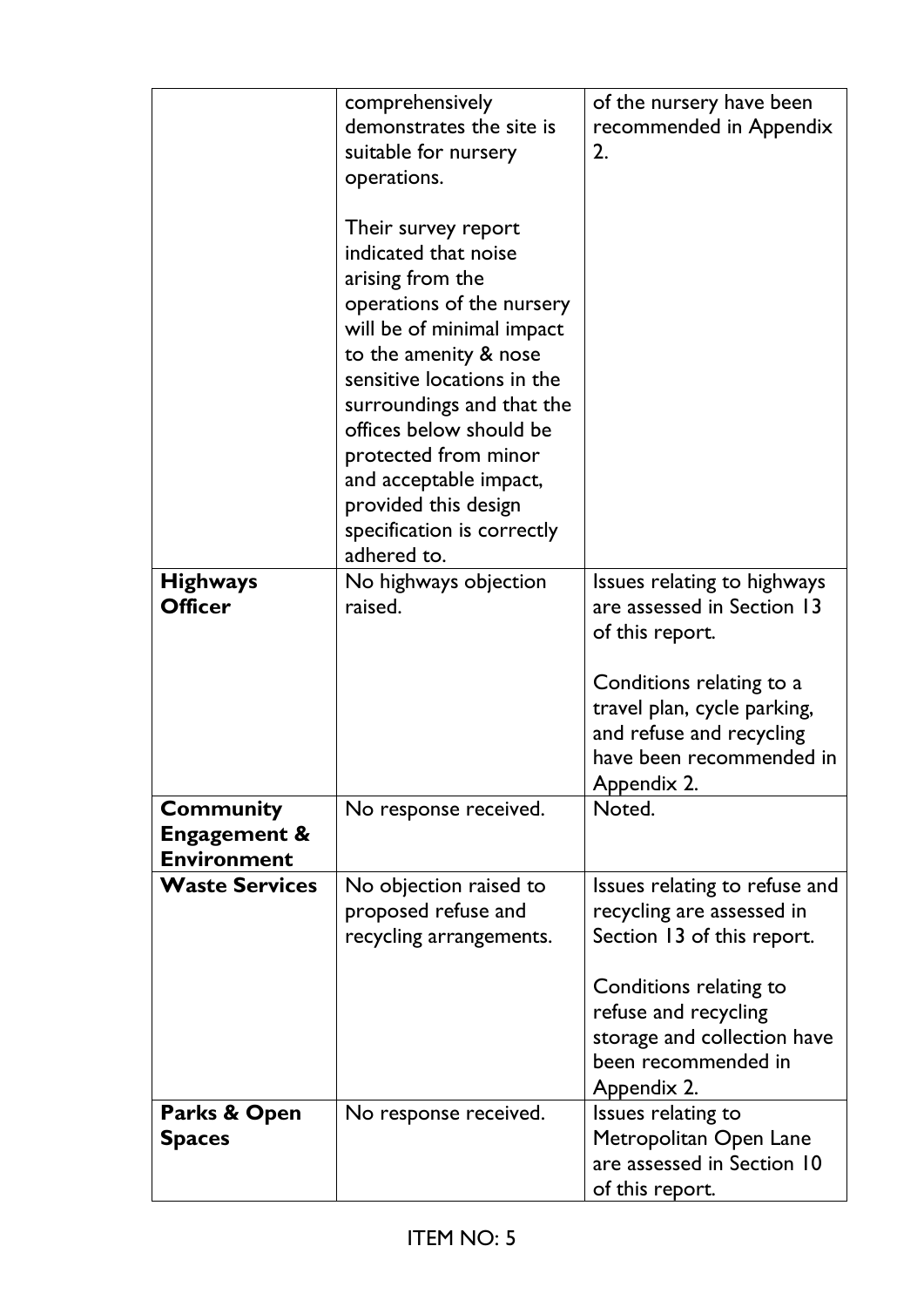| <b>Education</b>    | No comments to make.                                                                                | <b>Noted</b>                                                                         |
|---------------------|-----------------------------------------------------------------------------------------------------|--------------------------------------------------------------------------------------|
| <b>Greenwich</b>    | No response received.                                                                               | <b>Noted</b>                                                                         |
| <b>Early Years,</b> |                                                                                                     |                                                                                      |
| Development &       |                                                                                                     |                                                                                      |
| <b>Childcare</b>    |                                                                                                     |                                                                                      |
| <b>Partnership</b>  |                                                                                                     |                                                                                      |
| <b>Tree Officer</b> | There are no TPOs but<br>as the site falls within the<br>conservation the trees<br>are protected.   | Issues relating to Trees are<br>assessed in Section 17 of<br>this report.            |
|                     | Recommended details of<br>tree protections<br>measures during<br>construction of the play<br>space. | A condition relating to tree<br>protection has been<br>recommended in Appendix<br>2. |

# **Neighbouring residents**

7.4 A summary of the consultation responses received along with the officer comments are set out in table below:

| <b>Summary of Comments</b>                                                                                                                                                                                                                                                                  | <b>Officers comments</b>                                                                                                                                                                                                                                                                                                                |
|---------------------------------------------------------------------------------------------------------------------------------------------------------------------------------------------------------------------------------------------------------------------------------------------|-----------------------------------------------------------------------------------------------------------------------------------------------------------------------------------------------------------------------------------------------------------------------------------------------------------------------------------------|
| Loss of open space for use<br>of by the Carer's Centre -<br>Loss of only wheelchair<br>$\blacksquare$<br>access to the Carer's<br>Centre.<br>Noise and disturbance<br>from the nursery and the<br>impact this would have on<br>the tranquil environment<br>of the carer's centre<br>garden. | A small area of the internal garden<br>would be enclosed by a low fence for<br>use as a playspace for the nursery,<br>the majority of the garden would<br>remain available to the carers'<br>centre. There appears to have been<br>some confusion as to the red line of<br>the development which cuts down<br>the middle of the garden. |
| Impact on traffic/parking<br>during nursery pick up and<br>drop off. Plus, subsequent<br>disturbance and pollution<br>from this.<br>An alternative location for<br>a nursery should be<br>considered.<br>Charlton is saturated with<br>nurseries.                                           | The proposal would result in no<br>change in how emergency vehicles<br>access the site.<br>The proposal would result in no<br>change in how emergency vehicles<br>access the site.                                                                                                                                                      |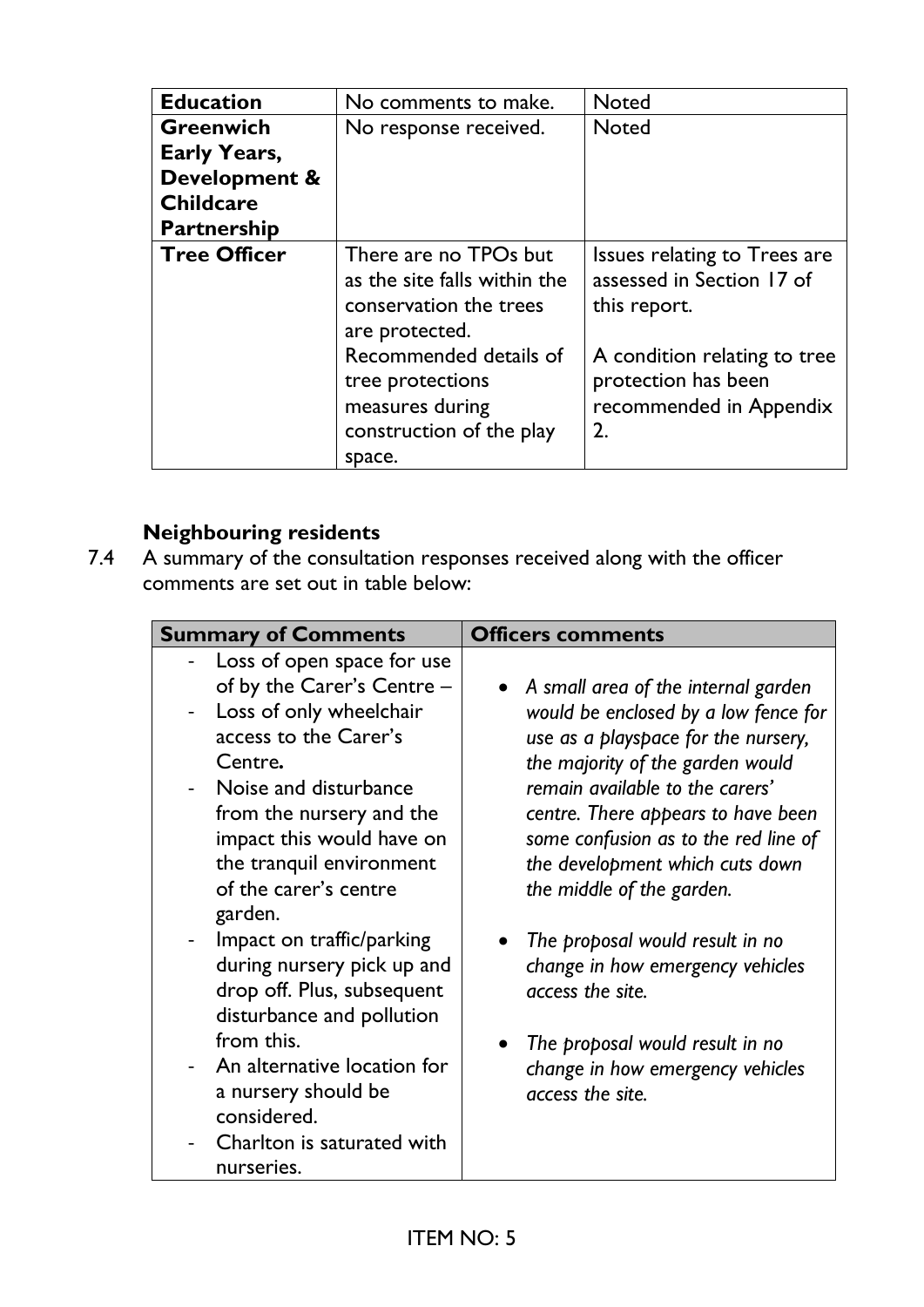| - Direct emergency vehicle<br>access to the site would<br>be blocked.<br>- The above issues would<br>hinder community<br>cohesion and the<br>community function of the<br>carers' centre. | All other concerns are addressed<br>within subsequent sections of this<br>report. |
|-------------------------------------------------------------------------------------------------------------------------------------------------------------------------------------------|-----------------------------------------------------------------------------------|
|-------------------------------------------------------------------------------------------------------------------------------------------------------------------------------------------|-----------------------------------------------------------------------------------|

# **Councillors**

7.5 A summary of the consultation responses received along with the officer comments are set out in table below:

| <b>Councillor</b> | <b>Summary of</b><br><b>Comments</b>                                                                                                                                                                                                                                                                                                                                       | <b>Officers comments</b>                                                                                                                                                                                                                                                                                      |
|-------------------|----------------------------------------------------------------------------------------------------------------------------------------------------------------------------------------------------------------------------------------------------------------------------------------------------------------------------------------------------------------------------|---------------------------------------------------------------------------------------------------------------------------------------------------------------------------------------------------------------------------------------------------------------------------------------------------------------|
| John Fahy         | Objects on the<br>grounds that the<br>space in front of the<br>Stables currently<br>being used by the<br><b>Carers Centre and</b><br>widely used by<br>Carers and those<br>they care for. This<br>space would also be<br>used by the Nursery<br>which is not a<br>suitable option. The<br>alternative use<br>should be the<br>Garden adjacent to<br><b>Charlton House.</b> | Issues relating to the impact<br>of the proposal on the<br><b>Greenwich Carers' Centre</b><br>and noise are addressed<br>assessed in Sections 11 and<br>12 of this report<br>respectively.<br>Conditions relating to noise<br>and the management of the<br>nursery have been<br>recommended in Appendix<br>2. |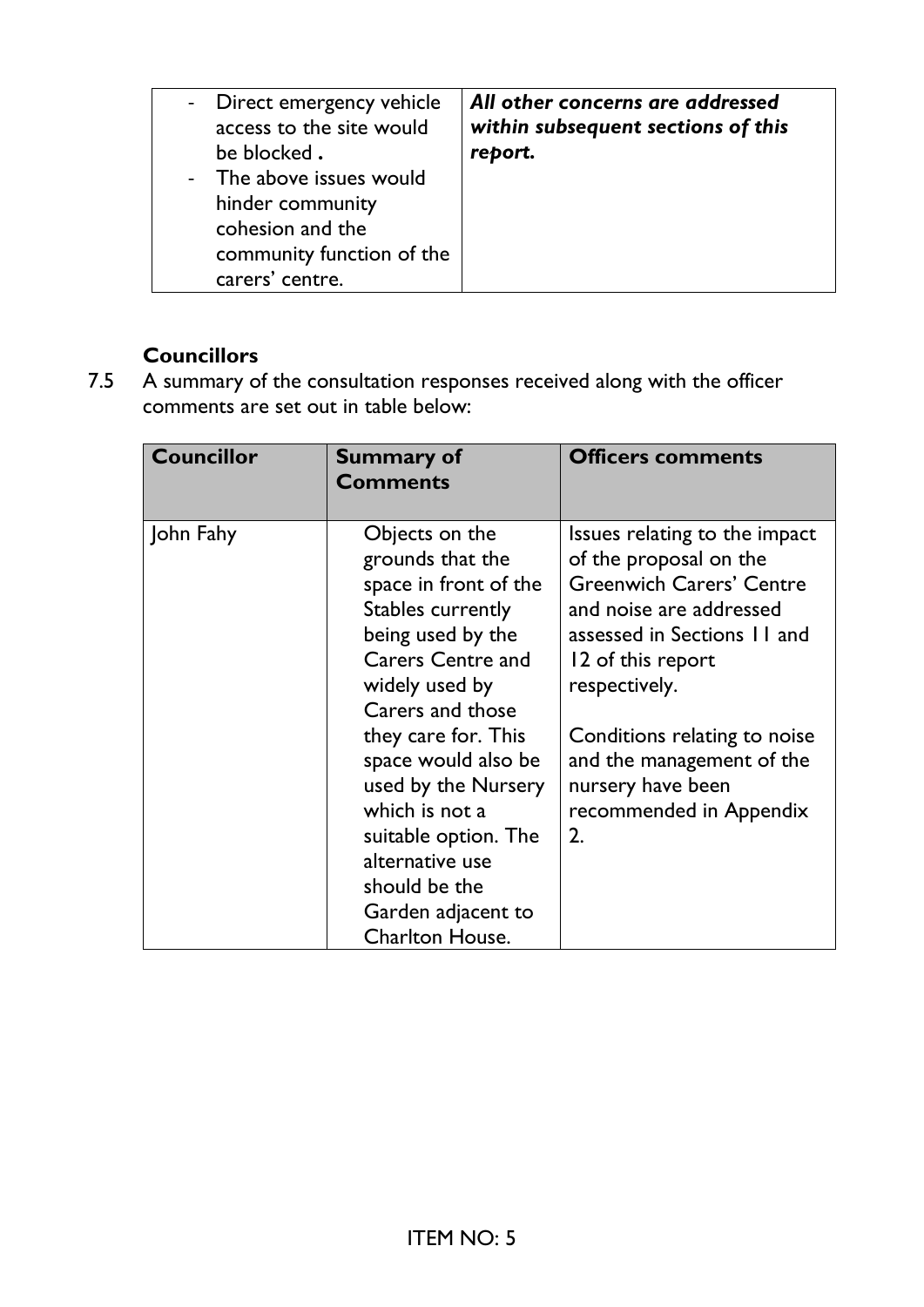### **Amenity Groups**

7.6 A summary of the consultation responses received along with the officer comments are set out in table below:

| Group                                                                | <b>Summary of</b><br><b>Comments</b> | <b>Officers comments</b> |
|----------------------------------------------------------------------|--------------------------------------|--------------------------|
| <b>The Charlton</b><br><b>Society</b>                                | No response received.                |                          |
| <b>Charlton</b><br>Central<br><b>Residents</b><br><b>Association</b> | No response received.                |                          |

#### *Application B: 20/3358/L*

- 7.7 Since being submitted in has been subject to the following public consultations:
	- Ward Councillors were consulted on  $12<sup>th</sup>$  November 2020
	- Thirty-Three (33) Neighbouring properties were consulted on  $12<sup>th</sup>$ November 2020.
	- A site notice was displayed at the site on  $16<sup>th</sup>$  November 2020.

#### **Statutory Consultees**

7.8 A summary of the consultation responses received along with the officer comments are set out in table below:

| <b>Details of</b><br>Representation<br>and date<br>received | <b>Summary of</b><br><b>Comments</b> | <b>Officers comments</b>                                                                          |
|-------------------------------------------------------------|--------------------------------------|---------------------------------------------------------------------------------------------------|
| <b>Historic England</b>                                     | No comments to make.                 | Issues relating to Design<br>and Heritage Impact are<br>assessed in Section 11 of<br>this report. |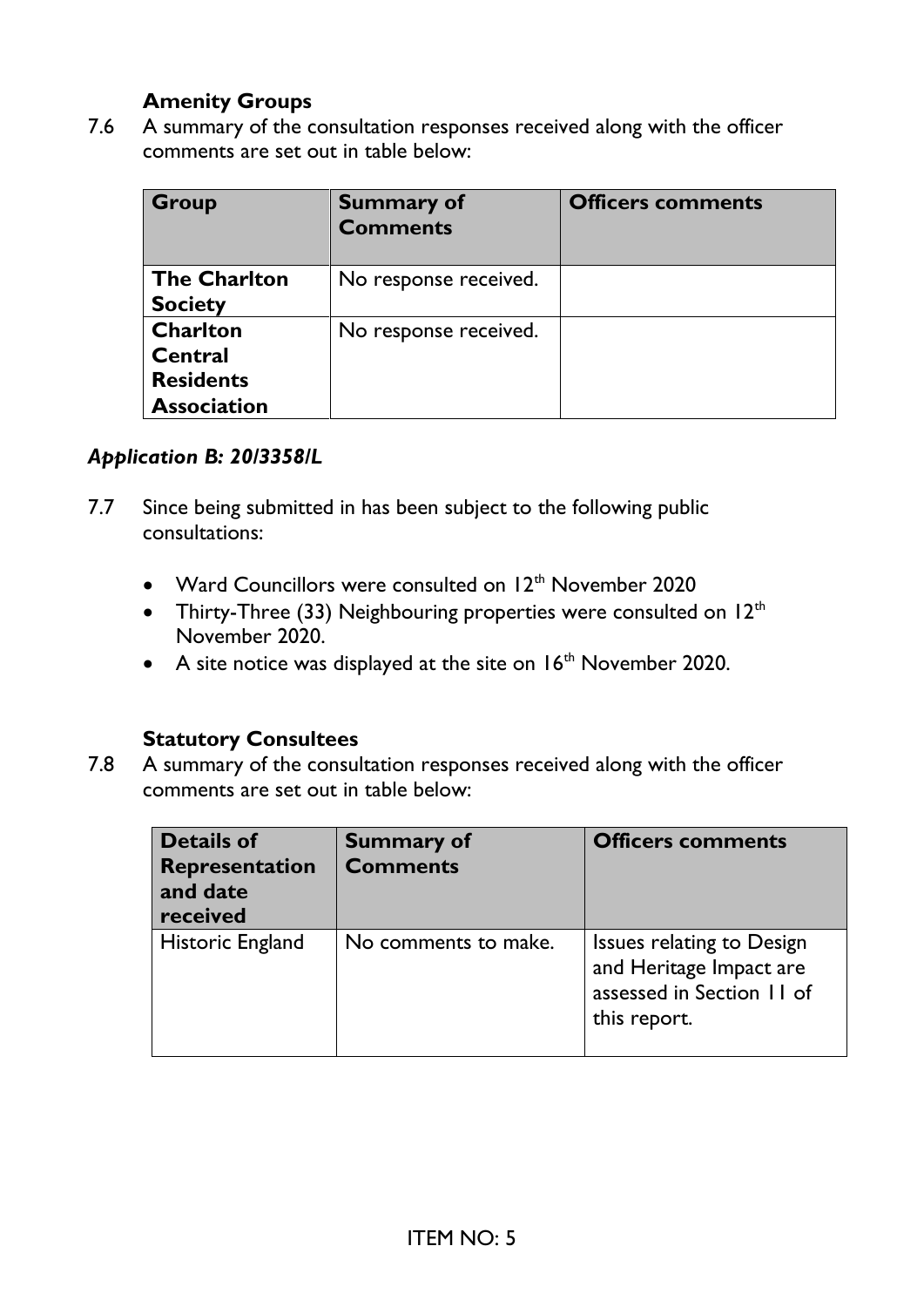# **Council Departments**

7.9 A summary of the consultation responses received along with the officer comments are set out in table below:

| <b>Details of</b><br><b>Representation</b><br>and date<br>received | <b>Summary of</b><br><b>Comments</b>                                                                              | <b>Officers comments</b>                                                                          |
|--------------------------------------------------------------------|-------------------------------------------------------------------------------------------------------------------|---------------------------------------------------------------------------------------------------|
| <b>Conservation</b><br><b>Officer</b>                              | No objections requested<br>further details of the<br>means of enclosure of the<br>proposed external play<br>area. | Issues relating to Design<br>and Heritage Impact are<br>assessed in Section 11 of<br>this report. |
|                                                                    |                                                                                                                   | Conditions relating to the<br>proposed playspace have<br>been recommended in<br>Appendix 2.       |

# **Neighbouring residents**

7.10 No comments received.

### **Councillors**

7.11 A summary of the consultation responses received along with the officer comments are set out in table below:

| <b>Councillor</b> | <b>Summary of</b><br><b>Comments</b>                                                                                                                                                                                                                                                                      | <b>Officers comments</b>                                                                                                                                                                                                                                                                                      |
|-------------------|-----------------------------------------------------------------------------------------------------------------------------------------------------------------------------------------------------------------------------------------------------------------------------------------------------------|---------------------------------------------------------------------------------------------------------------------------------------------------------------------------------------------------------------------------------------------------------------------------------------------------------------|
| John Fahy         | Objects on the<br>grounds that the<br>space in front of the<br>Stables currently<br>being used by the<br><b>Carers Centre and</b><br>widely used by<br>Carers and those<br>they care for. This<br>space would also be<br>used by the Nursery<br>which is not a<br>suitable option. The<br>alternative use | Issues relating to the impact<br>of the proposal on the<br><b>Greenwich Carers' Centre</b><br>and noise are addressed<br>assessed in Sections 11 and<br>12 of this report<br>respectively.<br>Conditions relating to noise<br>and the management of the<br>nursery have been<br>recommended in Appendix<br>2. |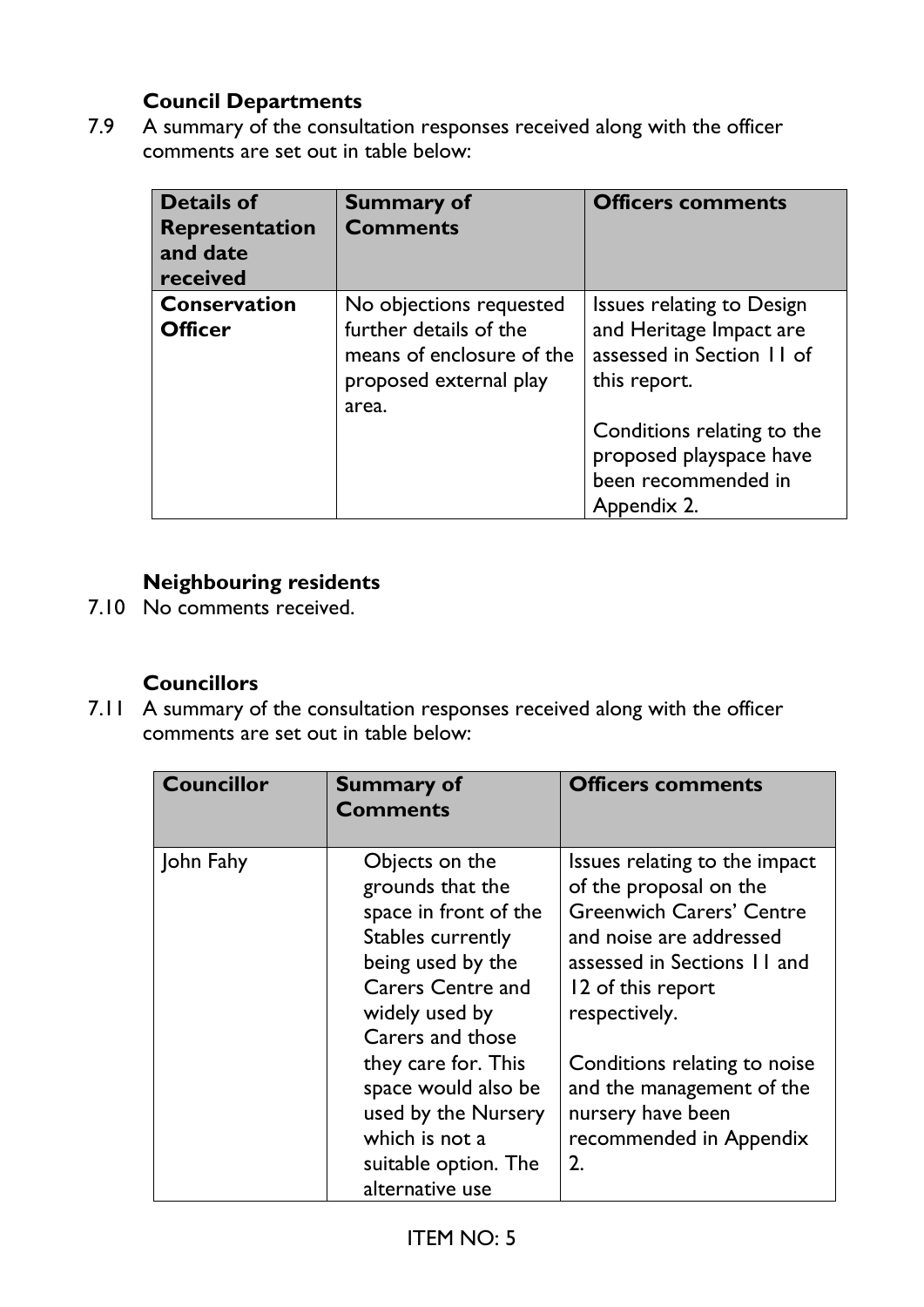| should be the          |  |
|------------------------|--|
| Garden adjacent to     |  |
| <b>Charlton House.</b> |  |

### **Amenity Groups**

7.12 A summary of the consultation responses received along with the officer comments are set out in table below:

| <b>Group</b>                                                         | <b>Summary of</b><br><b>Comments</b> | <b>Officers comments</b> |
|----------------------------------------------------------------------|--------------------------------------|--------------------------|
| <b>The Charlton</b><br><b>Society</b>                                | No response received.                |                          |
| <b>Charlton</b><br>Central<br><b>Residents</b><br><b>Association</b> | No response received.                |                          |

### **8 Planning Context**

- 8.1 These applications need to be considered in the context of a range of national, regional and local planning policies and Supplementary Planning Guidance / Documents.
	- **National Planning Policy Framework (NPPF – 2019)**
	- **Planning (Listed Buildings and Conservation Areas) Act 1990**
	- **The London Plan (Adopted March 2021) -** Since the application was submitted the New London Plan was adopted. As such, the current application has been considered against this plan.
	- **The Royal Greenwich Local Plan: Core Strategy with Detailed Policies ("Core Strategy" – 2014)**
	- Charlton Village Conservation Area Character Appraisal SPD (2016)
	- Charlton Village Conservation Area Management Strategy SPD (2016)
	- RBG CIL Charging Schedule (2015)
	- New Developments Guidance Notes for the storage and collection of waste and recycling materials for the Royal Borough of Greenwich (2018)
- 8.2 Full details of relevant policies, SPDs and guidance refer to appendix 4.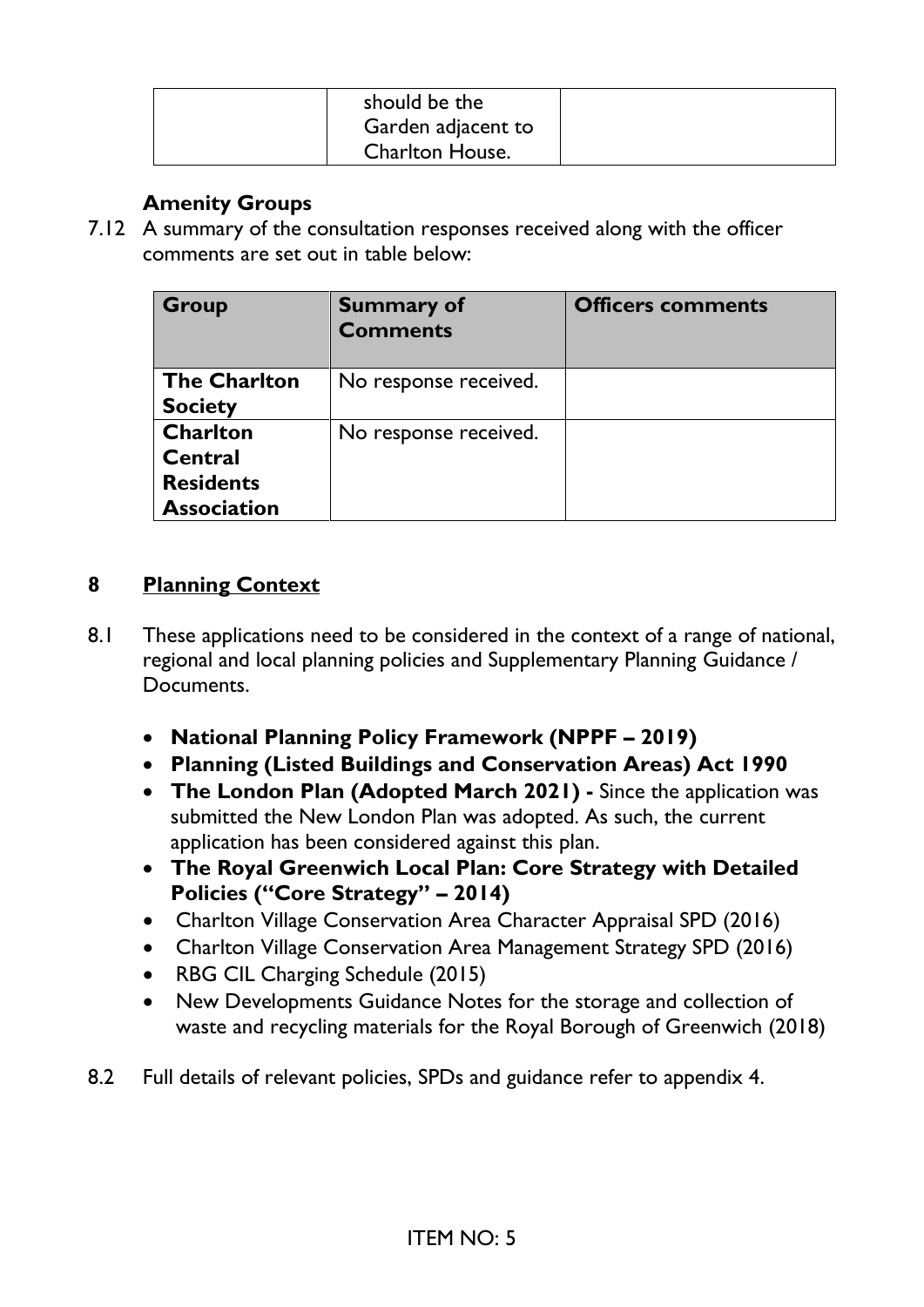# **9 Material Planning Considerations**

- 9.1 This section of the report provides an analysis of the specific aspects of the proposed development and the principle issues that need to be considered in the determination of application**:**
	- Principle of Development;
		- o *Loss of community floor space and impact on co-located carers' centre (Class F2)*
		- o *Provision of a nursery use (Class E(f) on the site*
		- o *Provision of additional (Class E(g)(i)) office space*
	- Design and Heritage Impact
	- Impact of Metropolitan Open Land (MOL) and South East London Green Chain
	- Impact on Neighbouring Amenity;
		- o *Daylight/sunlight, outlook and privacy*
		- o *Noise impact*
		- o *Air Quality*
	- Highways, Refuse and Recycling;
		- o *Car Parking and impact on congestion*
		- o *Cycle Parking*
		- o *Refuse and recycling*
	- Inclusive Design;
	- Fire Safety;
	- Trees;
	- CIL; and
	- Implications for Disadvantaged Groups

## **10 Principle of development**

10.1 At the heart of NPPF, London Plan policy and the Council's Core Strategy policy is the delivery of sustainable development. National policy promotes the bringing forward of sufficient land of a sustainable quality and in appropriate locations to meet the needs of housing, industrial, retail and commercial development.

*Loss of community floor space & impact on co-located carers' centre (Class F2)*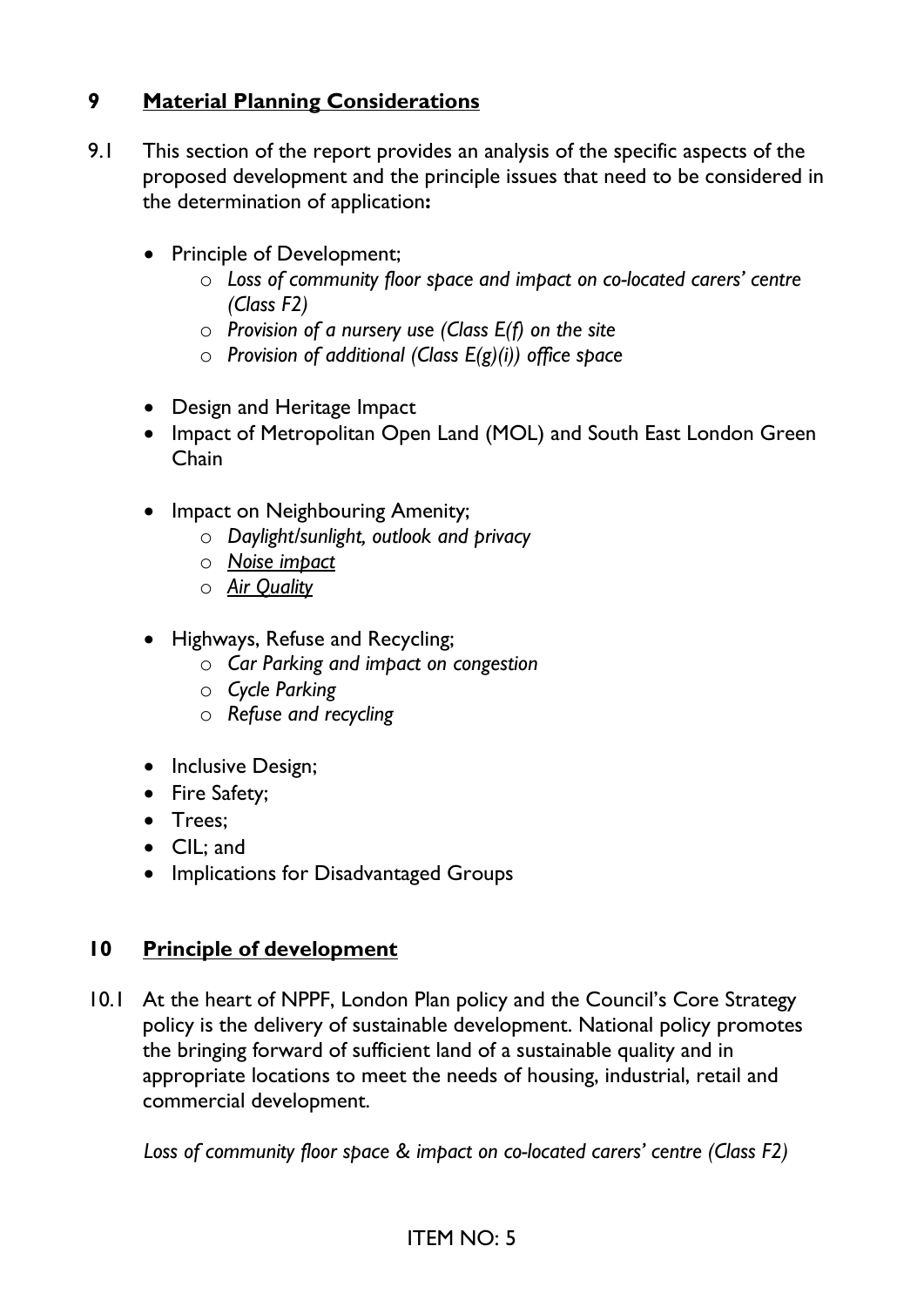- 10.2 The proposed nursery would occupy the first floor of the east stable wing which is currently in use as ancillary office space by the Greenwich Carers' Centre (Class F2) resulting in a change of use to Class E(f) nursery space. The Royal Greenwich Heritage Trust, which has existing office space in Charlton House, would occupy the ground floor of the east stable wing which is currently part of the Greenwich Carers' Centre (Class F2) resulting in a change of use to  $(Class E(g)(i))$  offices.
- 10.3 Policy CH(a) of the Core Strategy states that the Royal Borough will protect existing social and community facilities, and this is supported by Policy S1 of the London Plan (March 2021).
- 10.4 The proposal would introduce a nursery use at first floor within the east stable wing which is comparable in floorspace to the ground floor currently in use by the Carers' Centre therefore there would be no net loss of community floorspace.
- 10.5 Greenwich Carers' Centre currently occupies the whole of the west stable wing and it has been agreed with the applicant that the Carers' Centre would retain access to The Stable garden.
- 10.6 Policy S1 of the London Plan (March 2021) Development proposals that seek to make best use of land, including the public-sector estate, should be encouraged and supported. This includes the co-location of different forms of social infrastructure and the rationalisation or sharing of facilities.
- 10.7 Criteria B(6) of Policy S3 of the London Plan (March 2021) encourages the shared use of services between schools, colleges, universities, sports providers, and community facilities, and between early years and health and social care providers;
- 10.8 Planning permission was granted in November 2013 under application reference 13/1429/F for the change of use of the Charlton House Stables from offices to the Greenwich Carers' Centre. However, the ground floor of the east stable wing was not used by the carers' centre and has been vacant since May 2019.
- 10.9 Policy CH(a) resists the loss of space in community use, however the proposed nursery use within the first floor of the east wing would be a community facility and would preserve a community use of this part of the site. The ground floor of the east wing would change to offices resulting a net loss of community space on the site. However, considering that the prior use of the stables was recently offices and since the conversion to community use the ground floor of the east wing has not been utilised as community space,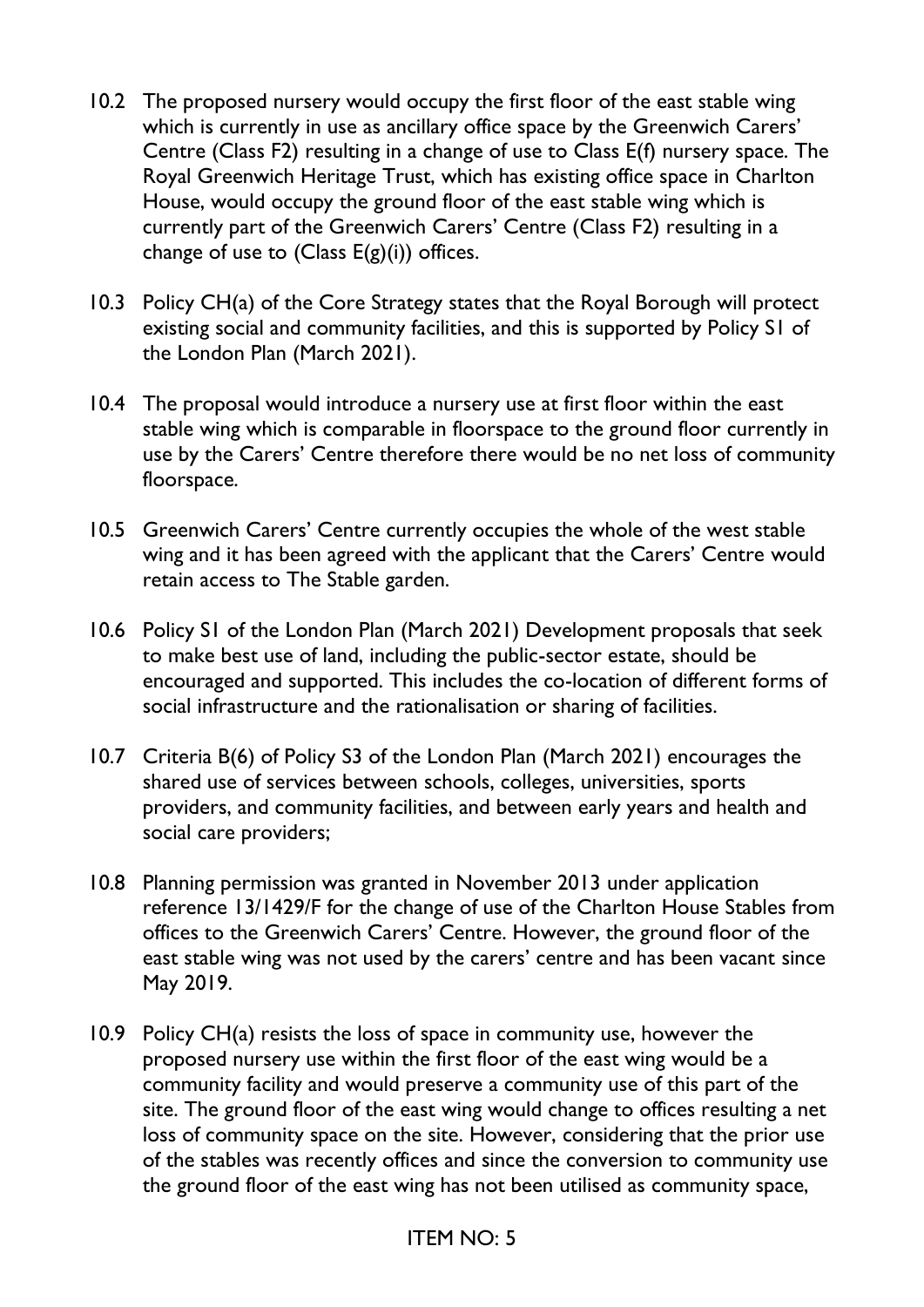the change of use of the ground floor to offices is acceptable as it would not deprive the community of space currently in community use.

10.10 As the ground floor of the east stable wing is currently not in use by the Carers' Centre and the Carers' Centre would retain the entirety of the west stable wing and access to the stable garden with no changes to access arrangements, the proposal would not unacceptably compromise the continued operation of the Greenwich Carers' Centre. It is noted that the proposed nursery use would introduce a source of noise from children playing and this is discussed in more detail in section 12 of this report, this would not unacceptably harm the amenity of the occupiers of the Carers' Centre.

### *Provision of a nursery use (Class E(f) on the site*

- 10.11 The proposal seeks to introduce a nursery use at first floor level within the east stable wing.
- 10.12 Chapter 8 of the NPFF states that planning policies and decisions should aim to achieve healthy, inclusive and safe places which promote social interaction and enable and support healthy lifestyles. To provide for the community's needs, an integrated approach to considering the location of housing, economic uses and community facilities and services should be considered.
- 10.13 Policy GG1 of the London Plan (March 2021) seeks to provide access to good quality community spaces, services, amenities and infrastructure that accommodate, encourage and strengthen communities, increasing active participation and social integration, and addressing social isolation.
- 10.14 Policy GG5 of the London Plan (March 2021) requires boroughs to ensure that sufficient high-quality social infrastructure is provided to support London's growth
- 10.15 Policy S1 of the London Plan (March 2021) Development states that proposals that provide high quality, inclusive social infrastructure that addresses a local or strategic need and supports service delivery strategies should be supported.
- 10.16 Policy S3 of the London Plan (March 2021)Plan requires boroughs to ensure there is a sufficient supply of good quality education and childcare facilities to meet demand and offer educational choice. Policy S3 goes on to state that development proposals for education and childcare facilities should: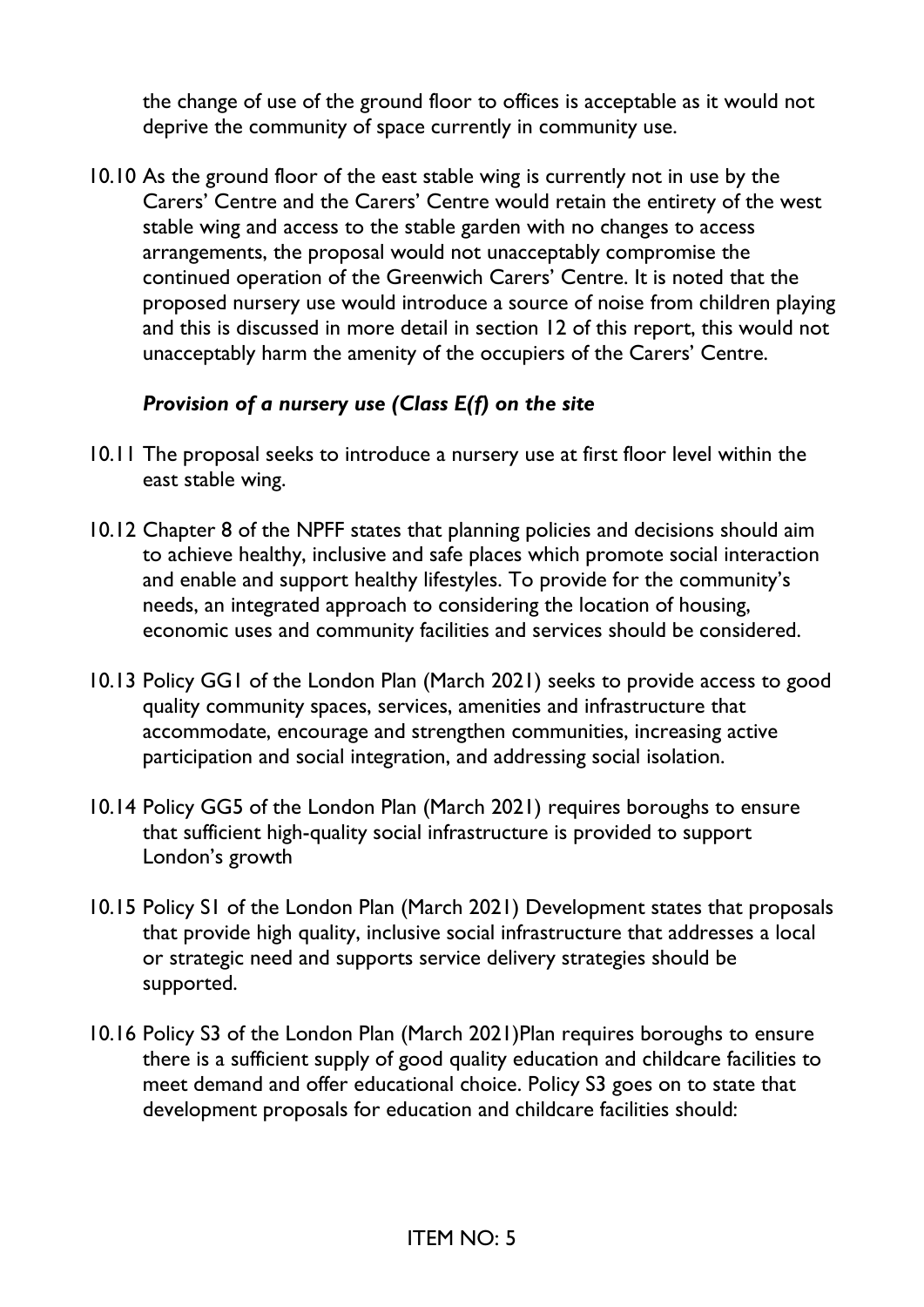- 1) locate facilities in areas of identified need;
- 2) locate facilities in accessible locations, with good public transport accessibility and access by walking and cycling;
- 3) locate entrances and playgrounds away from busy roads, with traffic calming at entrances;
- 4) link to existing footpath and cycle networks to create healthy routes to schools, and other education and childcare facilities, to enable all children to travel actively to school (walk, cycle or travel by public transport);
- 5) maximise the extended or multiple use of educational facilities for community or recreational use, through appropriate design measures;
- 6) encourage the shared use of services between schools, colleges, universities, sports providers, and community facilities, and between early years and health and social care providers;
- 7) ensure that new developments are accessible and inclusive for a range of users, including disabled people, by adopting an inclusive design approach;
- 8) ensure that facilities incorporate suitable, accessible outdoor space;
- 9) locate facilities next to parks or green spaces, where possible
- 10.17 Policy CH1 of the Core Strategy requires all developments to include measures that help to create and maintain cohesive communities and Policy CH2 requires all developments to include measures that will help to build healthier communities and address health inequalities.
- 10.18 Nursery accommodation is considered to be a community facility and the provision of a nursery on the site is supported by the policies above and it would provide the local community with additional childcare facilities whilst also contributing to local employment opportunities.
- 10.19 The proposed site for the nursery is within an area of identified need for nursery facilities and would satisfy the requirements of part B of Policy S3 of the London Plan (March 2021) as it is noted that the entrance to the nursery is set back from Hornfair Road and the site is located adjacent to Charlton Park, which is Metropolitan Open Land and the site is within walking distance of nearby residential neighbourhoods to the south and west. An assessment of the proposal in terms of accessibility and inclusivity follows later in this report.

## *Provision of additional to (Class E(g)(i)) office space*

- 10.20 The Royal Greenwich Heritage Trust (RGHT) would occupy the ground floor of the east stable wing as office space to (Class  $E(g)(i)$ ).
- 10.21 Policies E1 and E2 of the London Plan (March 2021) supports the provision of additional business space including offices.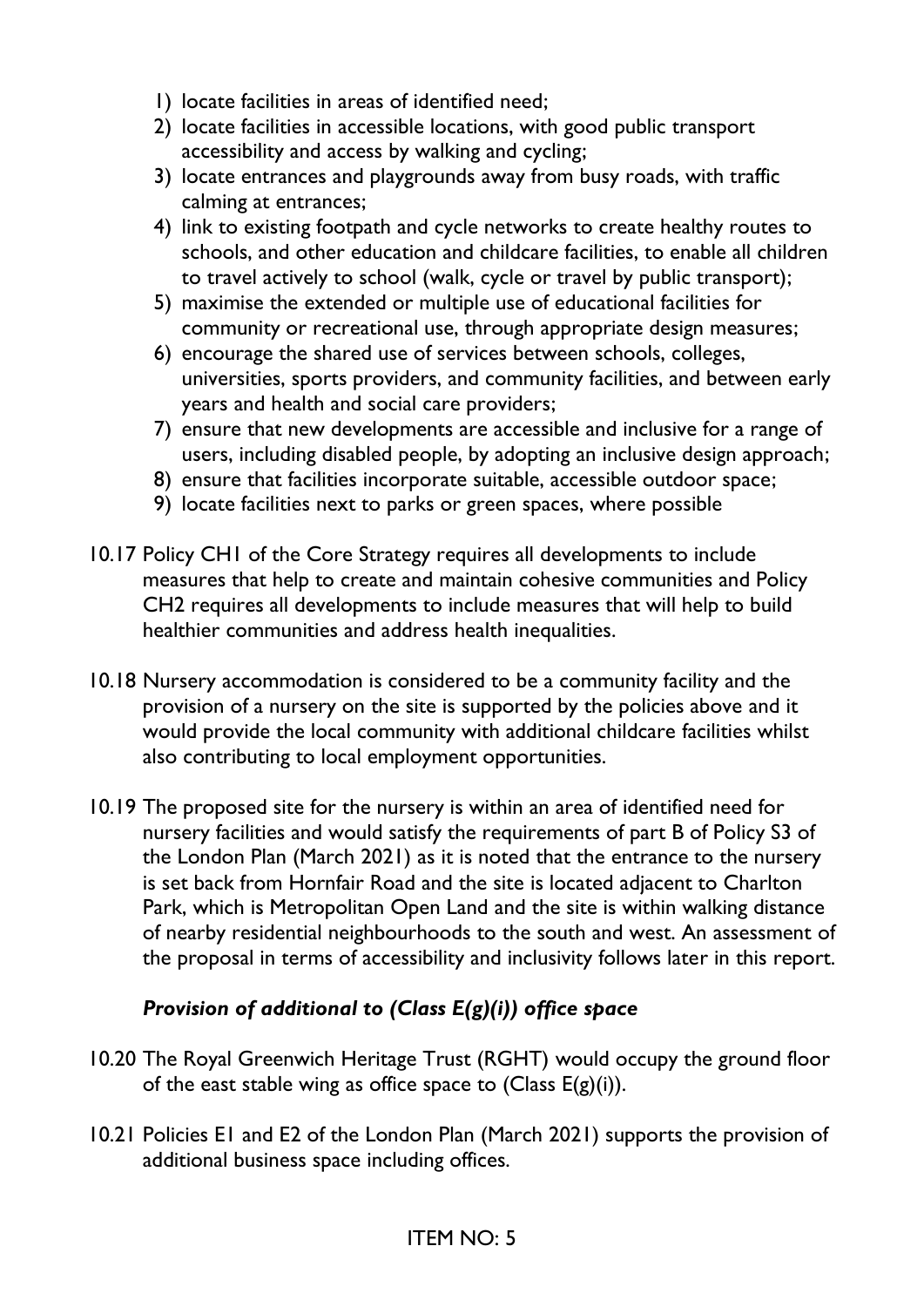- 10.22 Policy EA1 of the Core Strategy states that the Borough supports the expansion of existing businesses and increased employment opportunities, to meet the needs of local people. Retail, leisure, cultural and office development should be concentrated in line with the town centre hierarchy, and the Borough will support the development of small and medium business space.
- 10.23 The provision of additional office space on the site is supported by the policies above and prior to being used as a carers' centre the use of the Charlton House Stabled was as offices.

### **11 Design and Heritage Impact**

- 11.1 The NPPF seeks, in summary and in reference to this report, to promote good quality living through design and sustainable environments and conserve and enhance the historic environment. New development should make a positive contribution to local character and distinctiveness.
- 11.2 The Stables is a Grade I Listed Building and the site is within the grounds of Charlton House which is also a Grade I Listed Building and within the Charlton Village Conservation Area.
- 11.3 Section 66 of the Planning (Listed Buildings and Conservation Areas) Act 1990 states that In considering whether to grant planning permission for development which affects a listed building or its setting, the local planning authority or, as the case may be, the Secretary of State shall have special regard to the desirability of preserving the building or its setting or any features of special architectural or historic interest which it possesses.
- 11.4 This same requirement is in place at the local level through Policies HC1 and D3 of the London Plan (March 2021) and Policies DH3 and DH(i) of the Core Strategy.
- 11.5 Policy DH(i) states that proposals for external or internal alterations or additions to Listed Buildings should respect the integrity of the buildings and harmonise with their special architectural or historical character. Where consent is required for internal alterations, features of interest should be respected and left in-situ wherever possible. DH(i) goes on to state that proposals for changes of use of Listed Buildings will only be granted planning permission if it is no longer in its original or other established historic use and the new use is beneficial to the building and is compatible with its character and features of historic interest.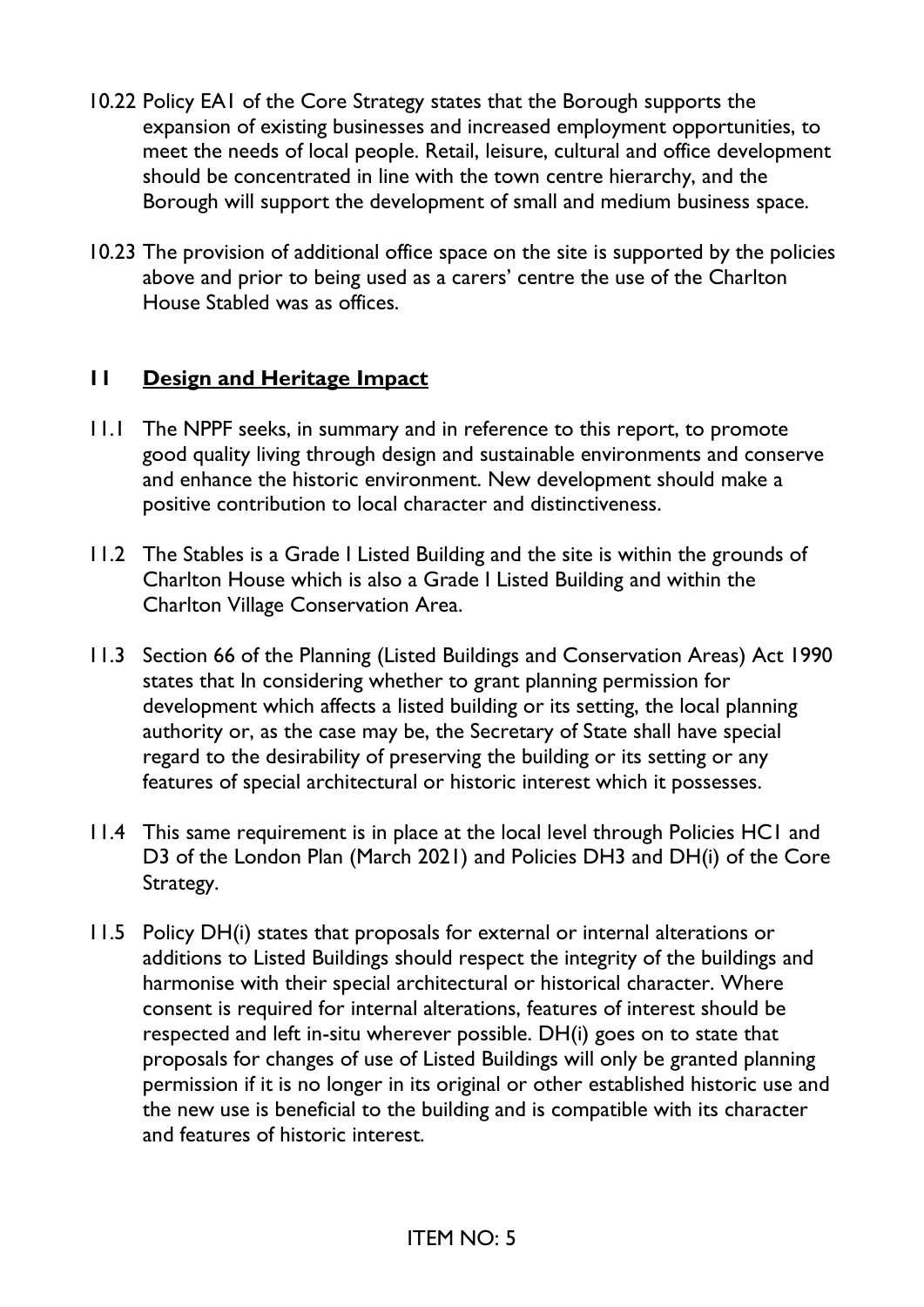- 11.6 Section 72 of the Planning (Listed Buildings and Conservation Areas) Act 1990 requires special attention to be paid to the preservation and enhancement of the character and appearance of the conservation area(s). Paragraph 193 of the NPPF states that great weight should be placed on the conservation of designated heritage assets, with clear and convincing justification being required for any harm to, or loss of, the assets significance (paragraph 194).
- 11.7 This same requirement is in place at the local level, through Policies HC1 and D3 of the London Plan (March 2021) and Policies DH3 and DH(h) of the Core Strategy.
- 11.8 Policy DH1 of the adopted Royal Greenwich Local Plan Core Strategy with Detailed Policies (2014) require proposals to have a high quality of design and to maintain scale and design which creates a positive relationship with the host building and locality and this is supported by Policy D3 of the London Plan (March 2021).
- 11.9 No internal or external alterations to the Grade I Listed east stable wing are proposed with only a 120m² playspace sited within The Stable gardens enclosed by one metre high railings. The playspace would be a discreet physical feature within the stable garden which could be easily removed restoring the land to its former condition.
- 11.10 The Stable garden has undergone some changes overtime because mature trees have been allowed to grow and a patio arear for the carers' centre now exists at the north, and it is apparent that the setting of the garden has evolved since its former stable use where it would have been featureless. Within this context the proposed playspace would not appear out of character and the existing mature trees would help to screen the playspace from view.
- 11.11 The area of the garden enclosed as playspace would be limited with the large majority of the garden remaining open and the integrity of this garden would be preserved.
- 11.12 Details of the external finish of the railings and entrance gates has been secured by condition to ensure the highest quality is achieved.
- 11.13 The site is located within an Area of Special Character surrounding Charlton Park and Policy DH(l) of the Core Strategy states that within Areas of Special Character defined on the Proposals Map, special consideration will be given to the safeguarding, restoration and enhancement of character, scale and quality of open spaces and associated buildings. Skylines and distant views both to and from the Areas of Special Character will be protected.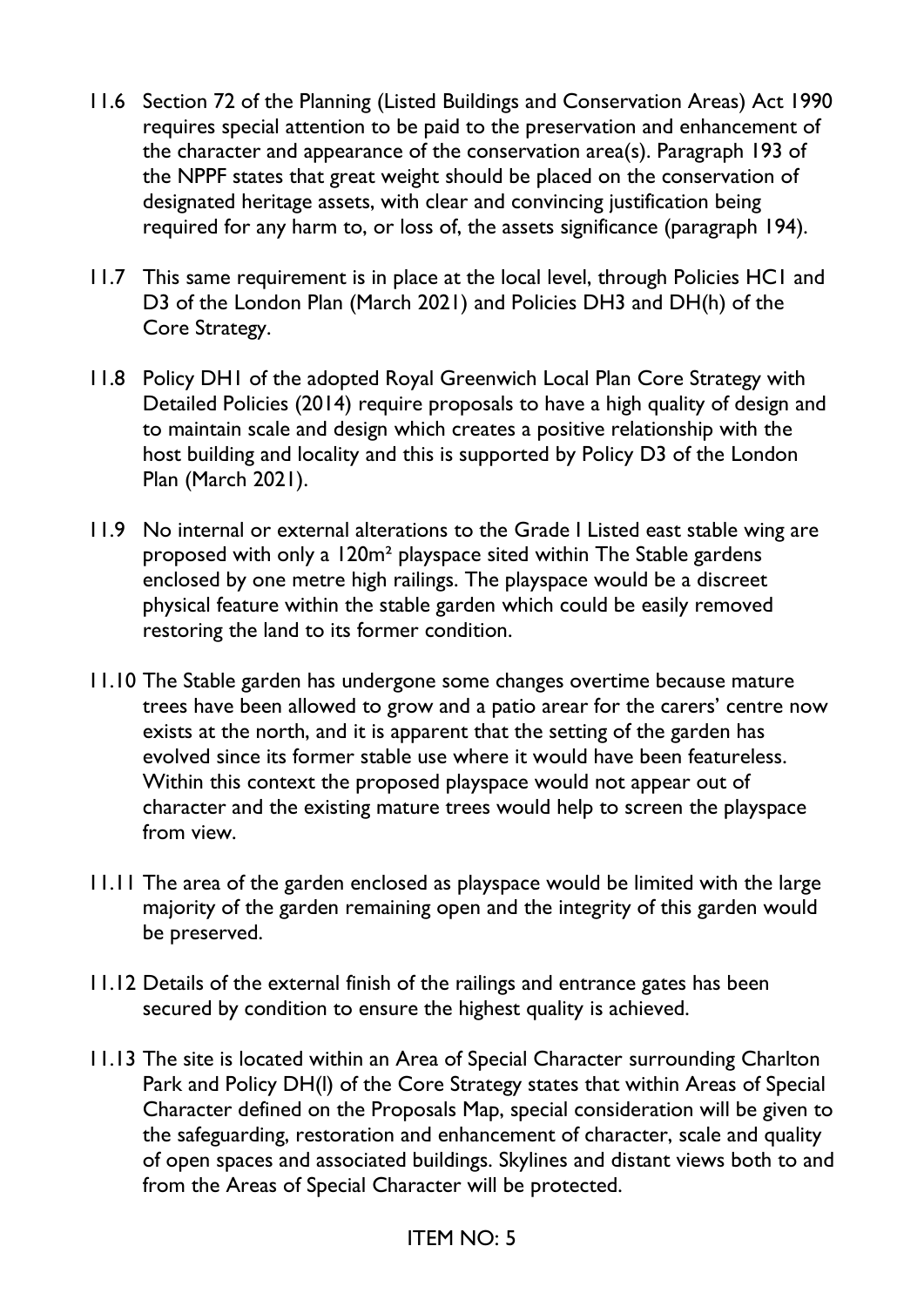- 11.14 The proposal would not increase the scale or footprint of the existing buildings on the site and would not result in the loss of any existing trees, therefore the wooded and open character of the surrounding Area of Special Character would not be impacted by the development.
- 11.15 In summary, the proposed development would preserve the character, appearance and setting of the Grade I listed Stables, the Grade I listed Charlton House and the surrounding Charlton Village Conservation Area in accordance with Policies HC1 and D3 of the London Plan (March 2021), and Policies DH1, DH3, DH(h), DH(i) and DH(l) of the Core Strategy (2014).

### **12 Impact of Metropolitan Open Land (MOL) and South East London Green Chain**

- 12.1 The site is within land designated as Metropolitan Open Land surrounding Charlton Park which is also part of the South East London Green Chain and the impact on the MOL and Green Chain must be considered.
- 12.2 Policy G3 of the London Plan (March 2021) states that MOL should be protected from any development proposals that would be considered inappropriate and/or cause harm to the MOL.
- 12.3 Policy OS2 of the Core Strategy states that Metropolitan Open Land will be maintained, and its open character protected from inappropriate development.
- 12.4 Policy OS3 of the Core Strategy states that Areas of Metropolitan Open Land (MOL) forming part of the South East London Green Chain as defined on the Proposals Map and the associated Green Chain Walk will be promoted and enhanced as an accessible, regional and local outdoor recreational resource and visual amenity.
- 12.5 The proposal does not seek to enlarge the footprint of the existing structures on the site and only seeks to install a 120m² playspace enclosed by 1m high railings which would be removable. As such the proposal would not result in any loss of open space nor would it hinder the quality of function of the MOL and would not hinder the Green Chain Walk.
- 12.6 In summary, the proposed nursery use is supported by London Plan (March 2021) Policies E1, E2, GG1, GG5, S1 and S3 and Policies EA1, OS2, OS3, CH1 and CH(a) of the Core Strategy and would preserve the continued operation and viability of the co-located Greenwich Carers' Centre and RGHT office space as well as the quality and function of the MOL, and is therefore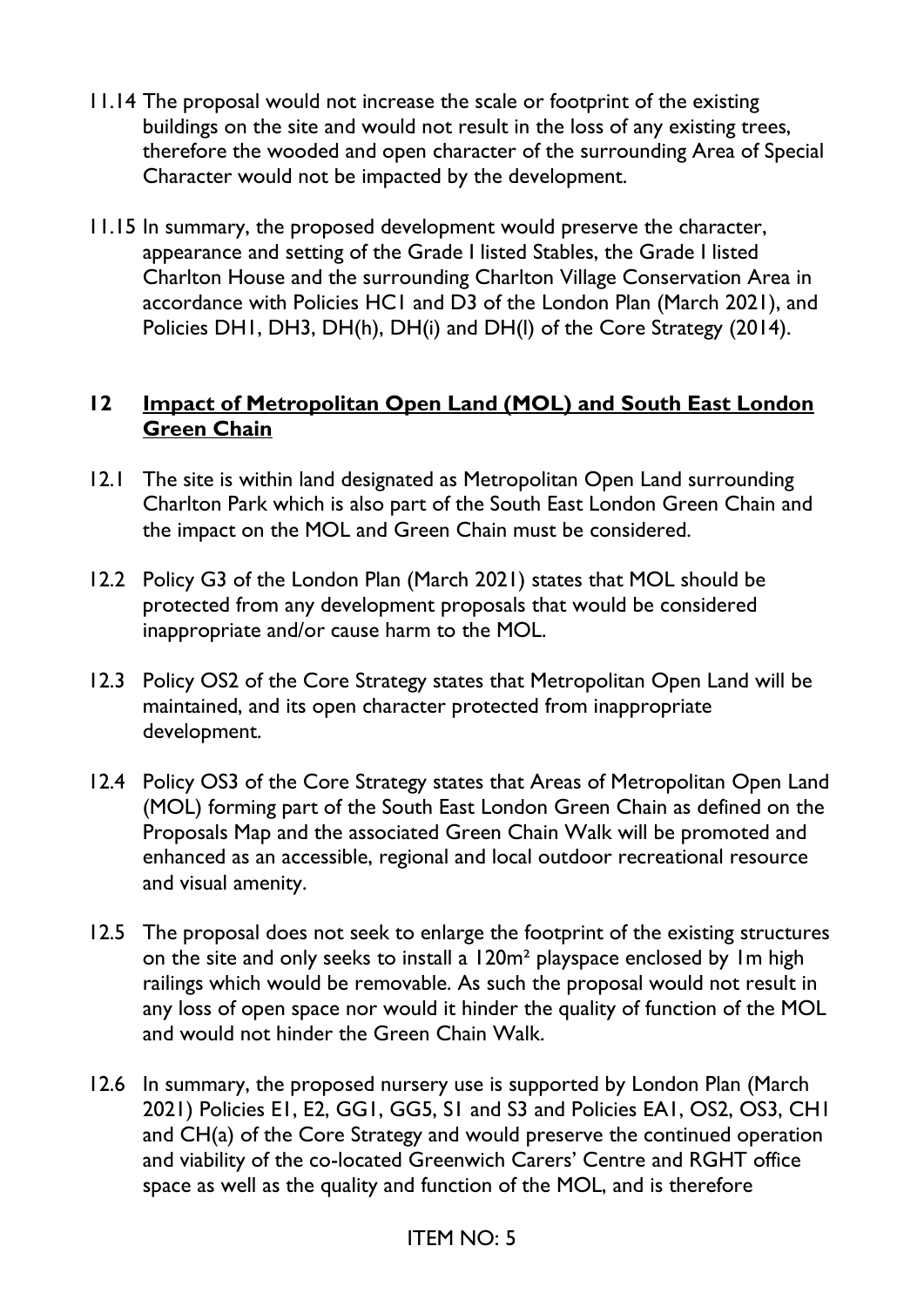acceptable in principle. An assessment of the proposal against all other material planning considerations follows in the remainder of this report.

## **13 Impact on Neighbouring Amenity:**

- 13.1 Core Strategy Policy DH(b) states that new developments will only be permitted where it can be demonstrated that the proposal does not cause an unacceptable loss of amenity to adjacent occupiers by reducing the amount of daylight, sunlight or privacy they enjoy or result in an unneighbourly sense of enclosure.
- 13.2 Policy D14 of the London Plan (March 2021) states that development proposals should avoid significant adverse noise impacts on health and quality of life.
- 13.3 Policy SI1 of the London Plan (March 2021) states that development proposals should not lead to the further deterioration of existing poor air quality.
- 13.4 Policy E(c) further states that development proposals with the potential to result in any significant impact on air quality will be resisted unless measures to minimise the impact of air pollutants are included.
- 13.5 Core Strategy Policy E (a) states that planning permission will not normally be granted where a proposed development or change of use would generally have a significant adverse effect on the amenities of adjacent occupiers or uses, and especially where proposals would be likely to result in an unacceptable emission of noise, light, vibrations, odours, fumes, dust, water and soil pollutants or grit.

## *Daylight/sunlight, outlook and privacy*

13.6 No increase in the scale or footprint of the existing buildings on the site is proposed and the proposed playspace would be enclosed by railings, as such the proposal would not result in the loss of outlook and natural light or lead to an increased sense of enclosure for neighbouring properties. No new window or door openings are proposed therefore the development would not result in an increase in overlooking or loss of privacy for neighbouring properties.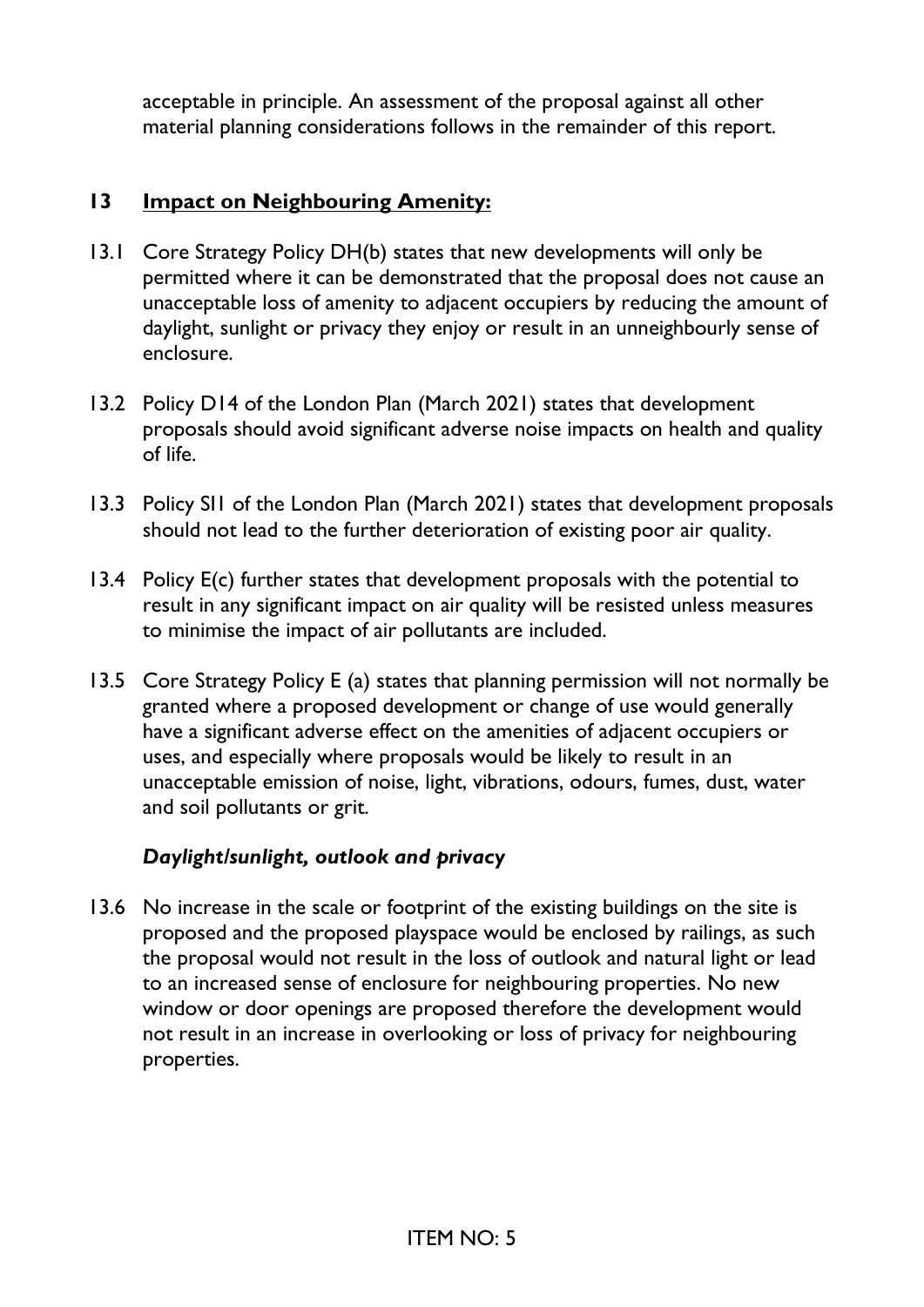#### *Noise impact*

- 13.7 The applicant has submitted a Noise Impact Assessment (NIA) for the proposed nursery use prepared by acoustic consultants Cass Allen. The NIA confirms that the nearest noise sensitive receptors are the Greenwich Carers' Centre located within the west stable wing and a row of 2-storey semidetached dwellinghouses located to the south of the site on Canberra Road, Nos. 39-49 (odd), as well as Charlton House to the north of the site.
- 13.8 The proposed nursery would have a maximum of 32 children between the ages of two and four and would operate between only during typical daytime working hours and not on weekends. The nursery would also include an outdoor play area of 120m² within the stable garden. It is understood that no more than 15 children would be using the outdoor play area at once.
- 13.9 The NIA identifies the following noise sources associated with the nursery which are addressed under the subheadings below:
	- Children playing in the external play areas and noise breakout from internal areas of the building;
	- Noise from traffic movement associated with the nursery, i.e. parent drop off and collections.

#### *Noise from children in nursery areas*

- 13.10 The Noise Impact Assessment (NIA) concludes that noise levels from children during operation of the nursery as perceived by the nearest noise sensitive receptors would be at such a level that it would not be intrusive and advises that no specific mitigation measures are required.
- 13.11 It is noted that there is existing ambient background noise generated by nearby roads Hornfair Road and Canberra Road and the noise generated by the nursery would not exceed the existing background noise levels.
- 13.12 It is also noted that the immediately adjacent uses are non-residential and are therefore less sensitive to noise and disturbance than a residential use, although consideration has been given to the unique requirements of the Greenwich Carers' Centre which provides support and respite to carers within the Borough where a more peaceful environment preferred. With this in mind the noise levels from the proposed nursery would be audible from the carers' centre but this would not be intrusive or harm the function of the carers' centre, particularly as the use of the external play area would only be at certain times of the day and would be supervised by nursery staff to ensure excessive noise is mitigated.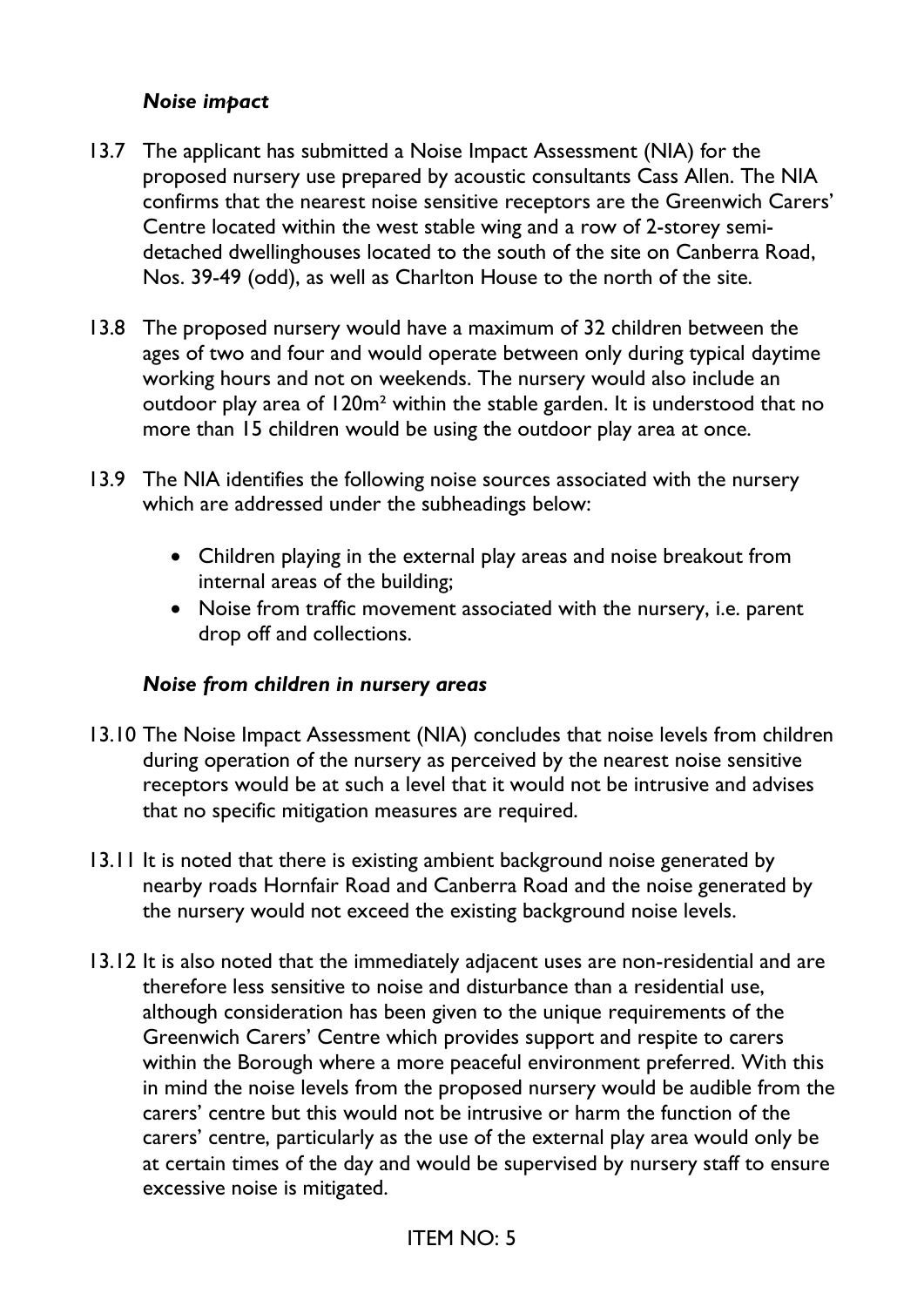13.13 The nearest residential receptors on Canberra Road would be sited at least 23m from the nursery and would be separated by the single storey link between the two stable wings as well as the lengths of their private rear gardens. As confirmed by the NIA the noise levels at these properties would not be intrusive.

### *Noise from traffic associated with the nursery*

- 13.14 An assessment of the additional road traffic movements (trip generation) due to the nursery has been carried out by Lime Transport in their 'Transport Technical Note' dated 16th October 2020. The traffic assessment predicts a total of 20 cars per day dropping-off and picking-up children and 10 cars used by members of staff. The car movements would be spread over 0700-1900hrs
- 13.15 The NIA predicts that additional vehicle movements associated with the development would result in a 3 decibel increase in traffic noise which would not be a significant increase and would not harm the amenity neighbouring occupiers.
- 13.16 The proposed nursery car park is already used as a public car park which is situated to the north of The Stables, meaning that noise from the car park affecting the nearby residential premises will be screened by The Stables building.
- 13.17 The relocation of the existing offices from the first floor of the east wing to the ground floor would have negligible impact on the noise generated by the development.
- 13.18 In summary, the Noise Impact Assessment confirms that the nearest neighbouring noise sensitive receptors would not be subject to unacceptable noise pollution from the proposed nursery. The Council's Environmental Health Department has reviewed the Noise Assessment and raised no objections to the conclusions of the report.

## *Air Quality*

- 13.19 Based on the predicted trip generation set out in the Transport Technical Note' dated 16th October 2020 of 20 cars per day during pick up and drop off times, the development would not result in excessive air pollution from vehicles that would harm the amenity of neighbouring occupiers.
- 13.20 The surrounding area is residential in character and there are no significant external noise or air pollution sources which would preclude the site being suitable as a nursery.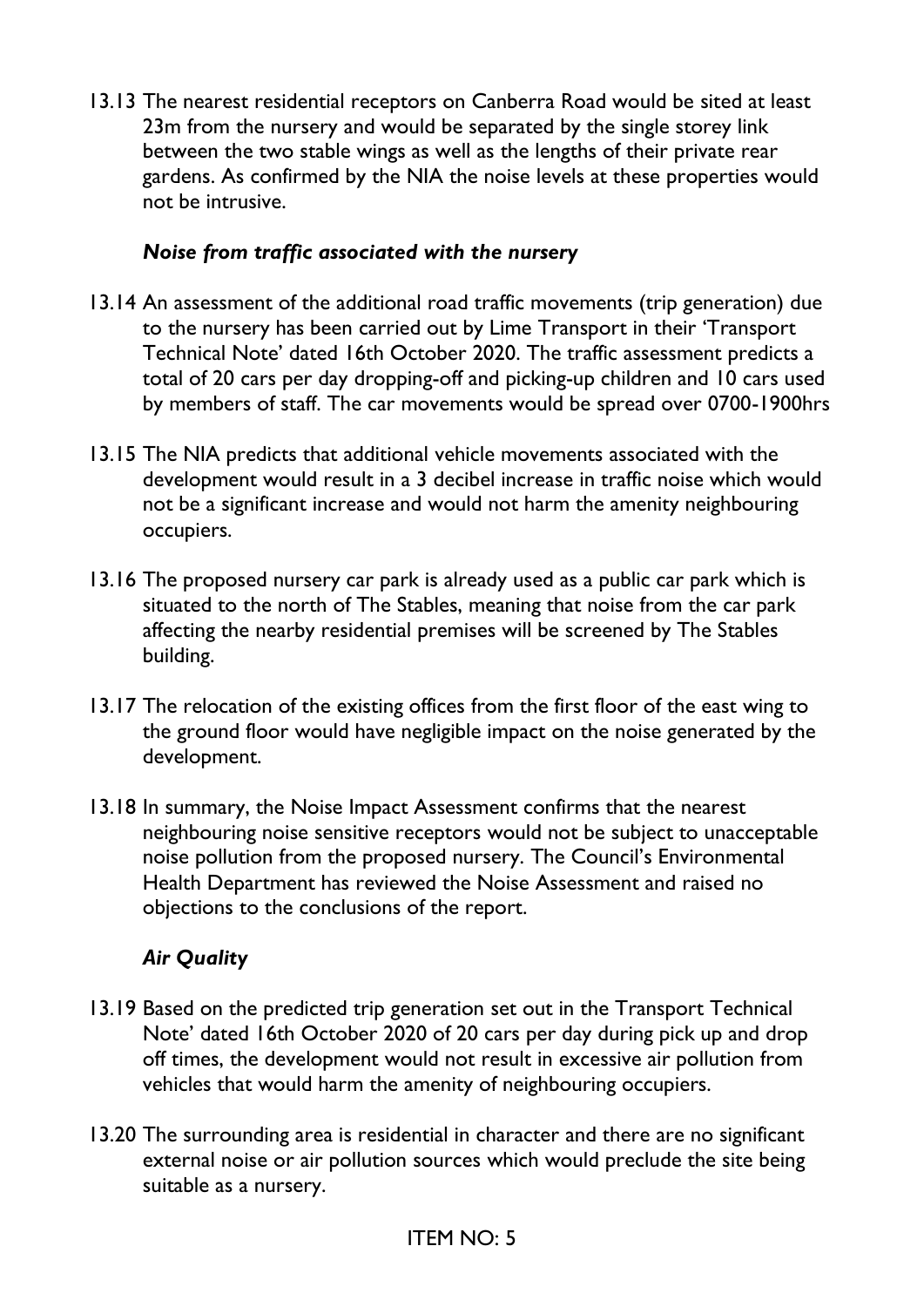13.21 In summary, the proposal would suitably safeguard neighbour amenity in terms of noise and disturbance in accordance with Policies D14 and S11of the London Plan (March 2021) and Policies E(a) and E(c) of the Core Strategy.

# **14 Highway, Refuse and Recycling**

#### *Car Parking and impact on congestion*

- 14.1 Policy T6 of the London Plan (March 2021) emphasises car-free should be the starting point for all proposals in places that are (or planned to be) wellconnected by public transport, with developments elsewhere designed to provide the minimum necessary parking ('car-lite'). Policy T6 states that nonresidential disabled parking for workplace and education sites is 5 per cent of the total parking provision.
- 14.2 Policy IM4 of the RBG Core Strategy states all development in Royal Greenwich should contribute to improved accessibility and safety and reduce the use of the private car and the need to travel.
- 14.3 The site is considered to have a moderate level of accessibility to public transport with a Public Transport Accessibility Level (PTAL) of 4. The site is well served by public transport with a number of bus services located within close proximity of Charlton House.
- 14.4 The nursery would be occupied by up to 35 children with 10 members of staff and the Transport Technical Note prepared by transport consultants Lime Transport predicts that the development would generate up to 30 two-way vehicle movements throughout the day and it is expected that public transport would be the preferred mode of transport accounting for 50% of all daily movements. When considered cumulatively with the existing trip generation by the existing office and carers' centre use of the site the addition trip generation as a result of the new nursery use would have an acceptable impact on traffic and congestion on the highway.
- 14.5 Parents of the nursery dropping off and picking up children would be able to utilise a pick up and drop off area in front of the stables which is set away from Hornfair Road and would provide a safe pick up and drop off point.
- 14.6 There are no parking standards for nurseries in the London Plan (March 2021) however Charlton House currently provides a total of 33 car parking spaces located to the north west of Charlton House and the Transport Technical Note concludes that this car park would be sufficient to accommodate parking generated by pick up and drop off for the nursery as well as the parking needs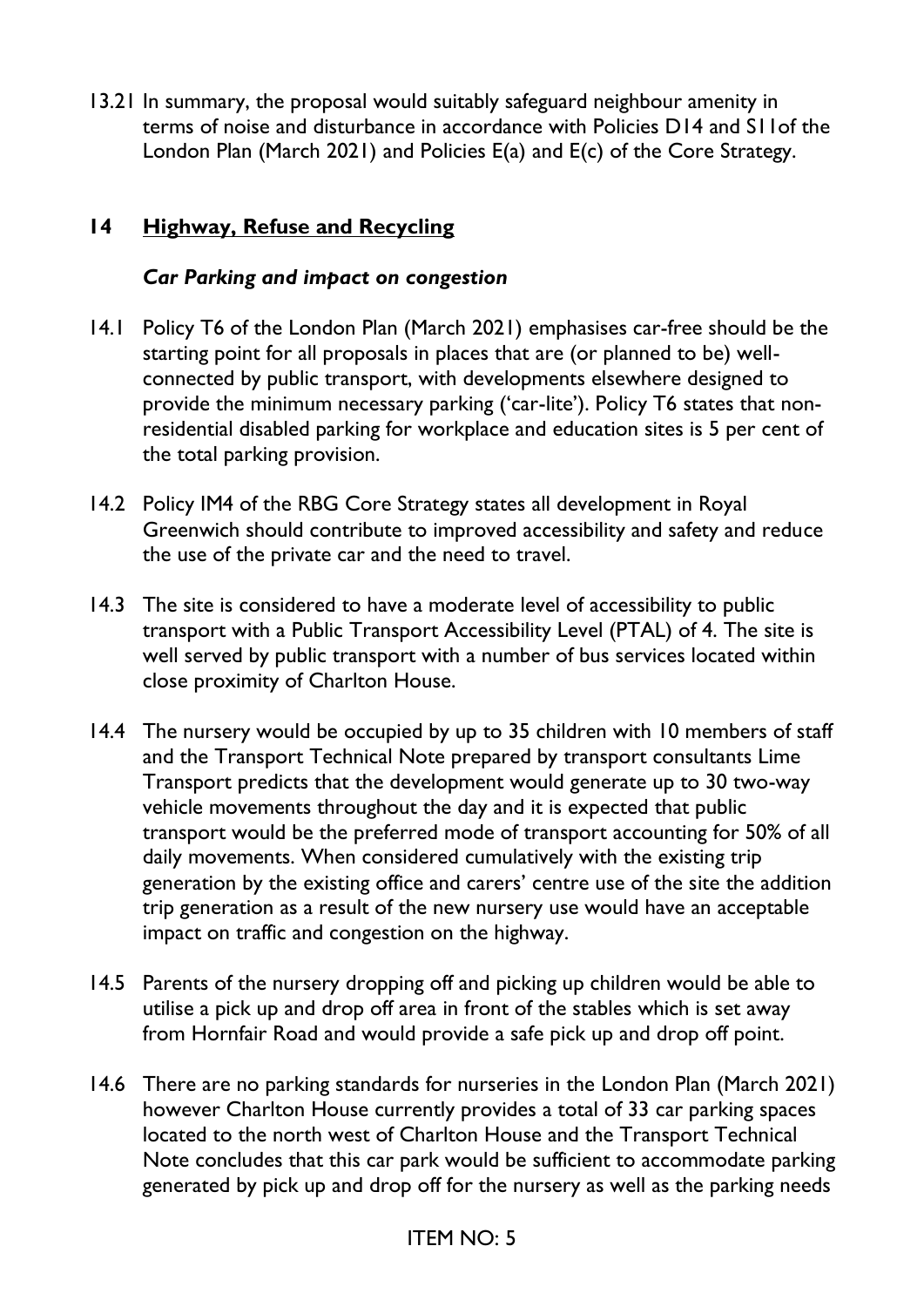for the existing office and carers' centre uses of the stables and Charlton House; this car park includes disabled parking bays.

# *Cycle Parking*

- 14.7 Policy T5 (Cycling) requires the provision of cycle parking to the following minimum standards:
	- Business Office Use  $= 1$  space per 75m<sup>2</sup> long-stay  $+ 1$  space per 500m<sup>2</sup> short-stay
	- Nursery Use  $= 1$  space per 8 FTE staff  $+ 1$  space per 8 students
- 14.8 Core Strategy Policy IM(c) states that developments must provide the minimum level of car parking provision necessary as set out in the London Plan.
- 14.9 Based on Policy T5 the nursery development would need to provide 3 cycle parking spaces in addition to the 2 spaces required by the existing office use of the site. The Planning Statement refers to five Sheffield cycle stands in the vicinity of the site however this location is not shown on the applicant's plans therefore further details of cycle parking facilities have been recommended as a condition.

## *Refuse and recycling*

- 14.10 Policy SI 7 of the London Plan (March 2021) states that local authorities should design developments with adequate, flexible, and easily accessible storage space and collection systems that support, as a minimum, the separate collection of dry recyclables (at least card, paper, mixed plastics, metals, glass) and food.
- 14.11 The proposed nursery would utilise the existing commercial refuse store on the southern side of Charlton House which currently provides 2 x recycling, 3 x general waste, and 1 x food waste 1100L bins which would be sufficient to accommodate the refuse and recycling needs of the proposed nursery development.
- 14.12 In summary, subject to the recommended conditions, the highways impact and refuse and recycling arrangements for development would be acceptable and in accordance with Policies, T5, T6 and SI 7 of the London Plan (March 2021) and Policies DH1, IM4, IM(b) and IM(c) of the Core Strategy (2014).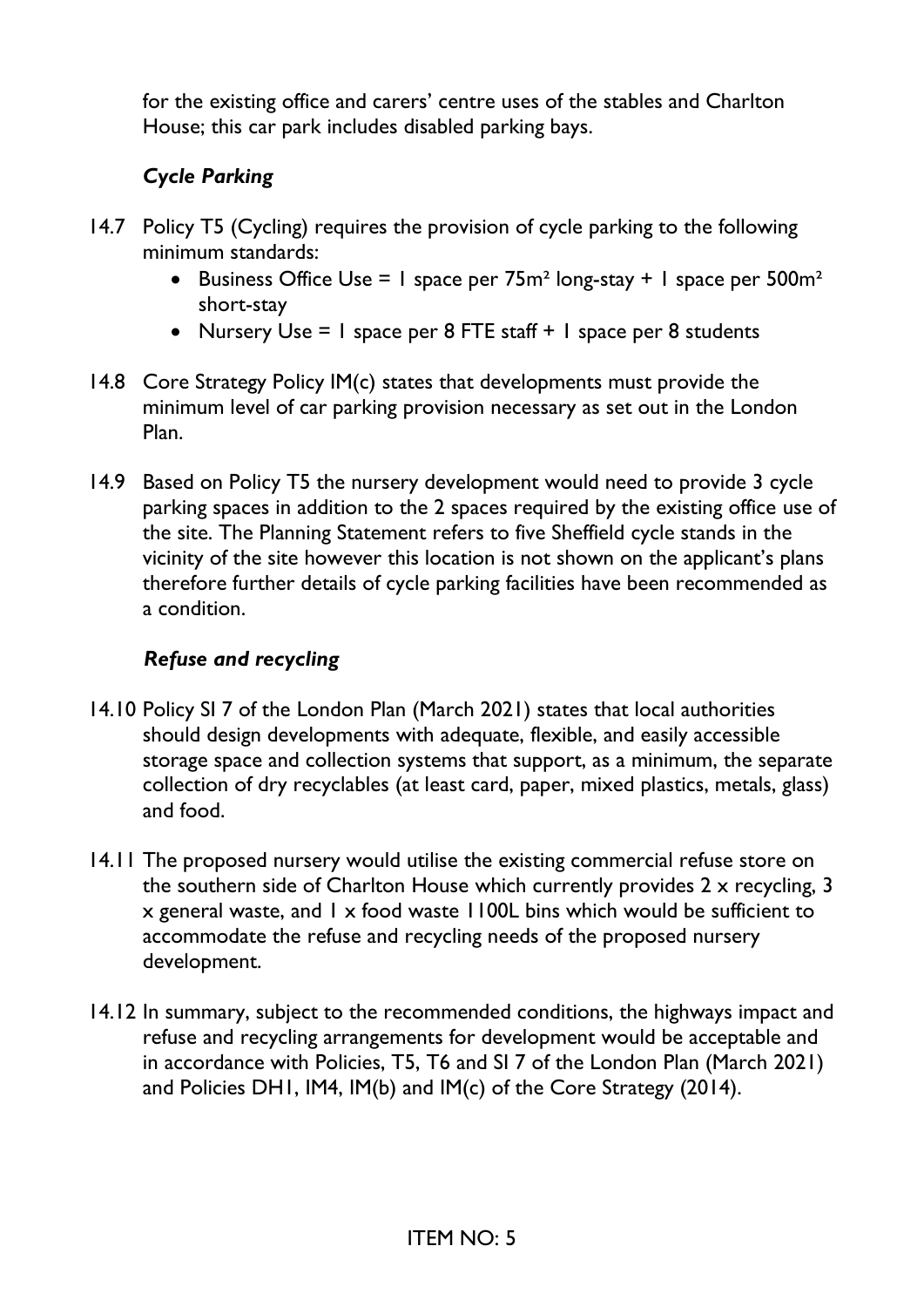### **15 Inclusive Design**

- 15.1 Policy D5 (Inclusive Design) states that development proposals should achieve the highest standards of accessible and inclusive design. In this case the proposal would be expected to comply with Approved Document M Volume 2: 'Access and use of buildings other than dwellings'.
- 15.2 Compliance with Building Regulations these does not need to be demonstrated at planning application stage and is a matter for Building Control. As the proposal relates to the conversion of a Grade I listed building compliance with Approved Document M Volume 2: 'Access and use of buildings other than dwellings' is unlikely to be reasonably possible which is acceptable in this instance given the site constraints. As such, a condition in this instance would not be imposed. It is noted that disabled car parking spaces are currently provided within the car park of Charlton House.

## **16 Fire Safety**

- 16.1 Policy D12 'Fire safety' of the Publication London Plan (yet to be formally adopted) states that in the interests of fire safety and to ensure the safety of all building users, all development proposals must achieve the highest standards of fire safety and ensure that they identify suitably positioned unobstructed outside space:
	- a) for fire appliances to be positioned on
	- b) appropriate for use as an evacuation assembly point
- 16.2 A development of this scale is not required to submit a Fire Safety Report at application stage, and it is noted that a detailed fire safety assessment is a Building Control responsibility. Notwithstanding this, it is noted that the site is easily accessible to emergency services vehicles from the vehicle access from Hornfair Road and the ground floor of the east stable wing features two internal stair cores at either end of the wing as well as multiple ground floor exits.

#### **17 Trees**

- 17.1 Policy G7 of the London Plan (2021) states 'Development proposals should ensure that, wherever possible, existing trees of value are retained'.
- 17.2 Core Strategy Policy H(c) states that proposals for infill development should not result in significant loss of wildlife habitats, particularly trees or shrubs which would adversely affect the appearance and character of the area.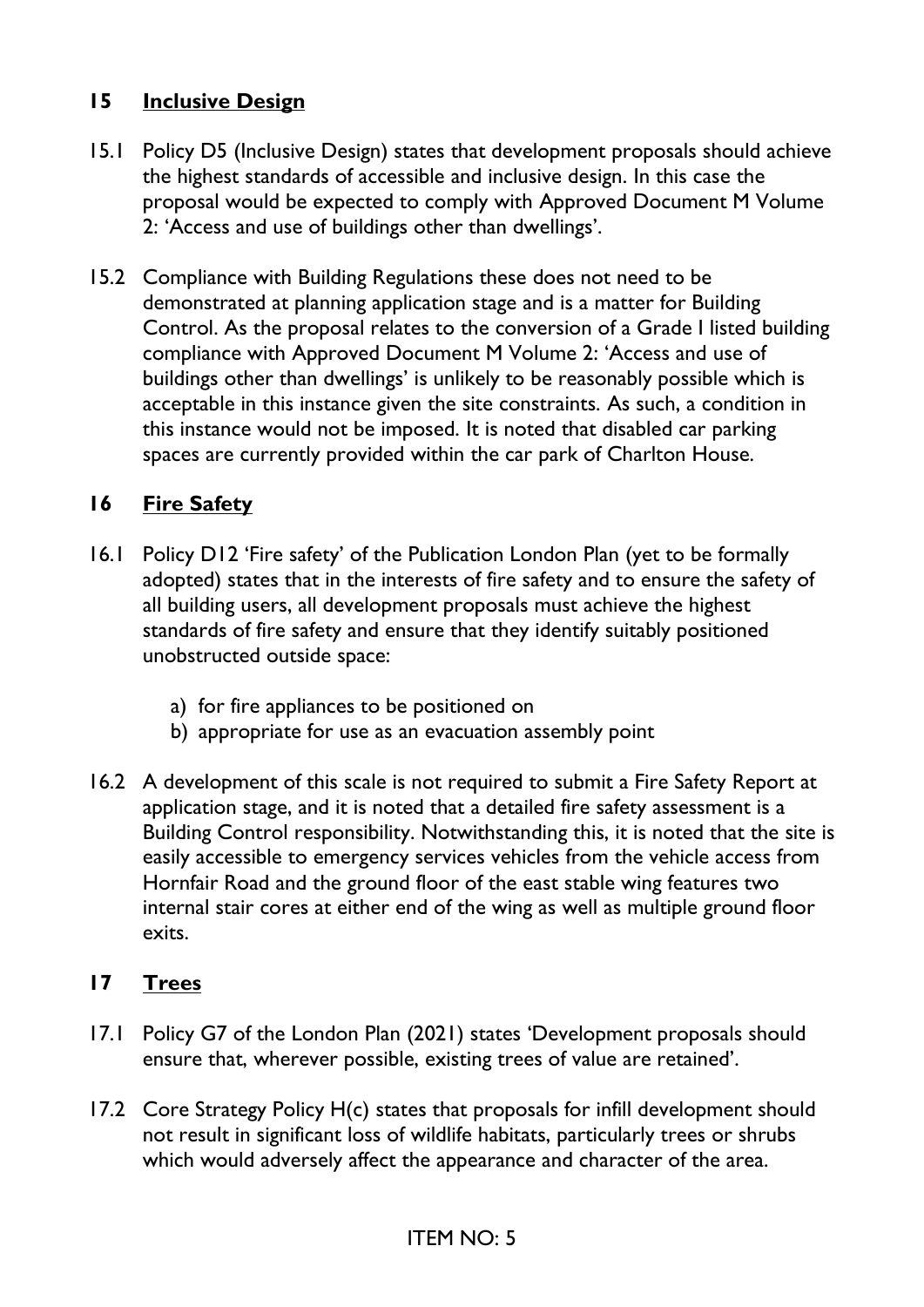- 17.3 Core Strategy Policy OS(f) requires development proposals to take account of ecological factors including impacts on trees and biodiversity.
- 17.4 The site contains mature trees within the stable garden which are not subject to Tree Preservation Orders (TPO) but due to their location within the Charlton Village Conservation Area they are protected due to their contribution to the setting of the conservation area, they also contribute positively to the setting of the Grade I listed Stable building.
- 17.5 The proposal would not involve the removal of any trees however the proposed playspace fence would be sited adjacent to one of the mature trees and to ensure that the construction of the fence des not harm the roots of the tree details of tree protection measures have been secured by condition in Appendix 2.
- 17.6 The Council's Tree Officer has raised no objections to the proposal subject to the recommended condition.

# **18 Community Infrastructure Levy (CIL)**

- 18.1 The Mayor has introduced a London-wide Community Infrastructure Levy (CIL) to help implement the London Plan, particularly policies 6.5 and 8.3. The Mayoral CIL2 formally came into effect on 1st April 2019, and it will be paid on commencement of most new development in Greater London that was granted planning permission on or after that date. The Mayor's CIL will contribute towards the funding of Crossrail. The Mayor has arranged boroughs into three charging bands. The rate for Greenwich is £35 per square metre.
- 18.2 The Royal Borough adopted its Local Community Infrastructure Levy (CIL) charging schedule, infrastructure (Regulation 123) list, instalments policy and exceptional circumstances relief policy on the 25th March 2015 and came into effect in Royal Greenwich on the 6th April 2015.
- 18.3 The proposed development would not be liable to the Mayor's CIL and the RBG Community Infrastructure Levy.

## **19 Implications for Disadvantaged Groups**

- 19.1 The implications for disadvantaged groups identified below are an integral part of the consideration of the development and community benefits as set out in the report:
	- There are no specific implications for disadvantaged groups identified for the application.